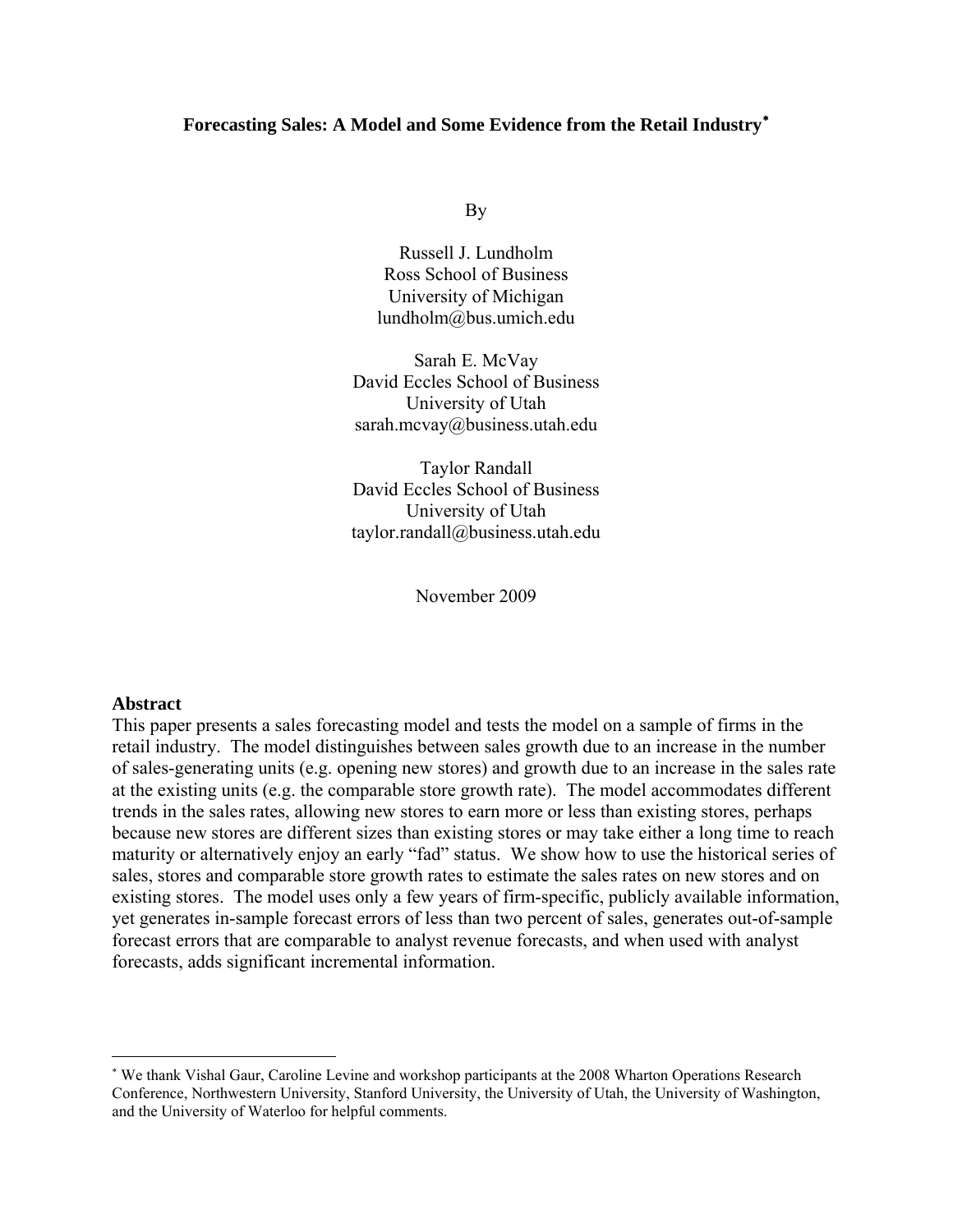Every financial statement forecast begins with an estimate of future sales. Typically the sales estimate is then combined with a margin forecast to estimate future income and combined with a turnover forecast to estimate future assets. Although the sales forecast is the starting point for the entire financial statement forecasting exercise, there is surprisingly little published guidance on how one should go about making this estimate with publicly available data. The purpose of this paper is to present a reasonably general sales forecasting model and to demonstrate its use in the retail sector. The model distinguishes between sales growth that arises from growth in the asset base (e.g. opening new stores) and sales growth that arises from increased sales from existing assets (e.g. comparable store sales growth). The model also accounts for the predictable change in sales that will result as the asset base matures. We document that our model, based solely on publicly available information, produces out-ofsample forecasts that add significant incremental information to the IBES analysts' revenue forecasts.

 We develop and estimate our model in the retail sector for a number of reasons. First, the underlying sales-generating assets -- the stores -- are clearly identified for retail firms. Virtually every retail firm discloses the number of stores it operated during the year and most forecast the number of new stores they anticipate opening in the next year. Second, retail firms generally disclose the comparable store sales growth for the year, defined as the percentage growth in sales from stores that were open at the beginning of the prior fiscal year. This gives us the two main pieces of the puzzle in our model – the number of new sales-generating units and the growth in sales from existing units; our challenge is to weave these two drivers of future sales together. Finally, we focus on the retail sector because it is arguably the most closely watched barometer of consumer spending, and consumer spending makes up about two thirds of the US Gross Domestic Product.

 While our model is developed with a retail firm in mind, sales forecasts for many other types of firms will have a similar flavor. Forecasting sales growth at a pharmaceutical company involves forecasting the sales growth from existing drugs and the sales growth from introducing new drugs to the market. Forecasting the sales growth for a cruise line company involves forecasting increases in fares or passenger counts on existing ships and forecasting the revenues from newly-launched ships. The retail industry offers us perhaps the best example of this type of problem because the sales-generating units are clearly identified and relatively homogeneous, but our forecasting model applies to a much broader set of firms.

 There is a growing financial statement analysis literature that examines how profit margins and asset turnover ratios evolve over time. Nissim and Penman (2001) and Fairfield and Yohn (2001) document reversion in these ratios to an economy-wide mean, and Soliman (2003) shows that an industry statistic is a more predictive mean reversion target. Penman and Zhang (2002) and Fairfield and Yohn (2001) also consider how past changes in these ratios predict future changes. Collectively these results characterize the future profitability and asset investment necessary for a given level of sales activity. But to use these results for valuation, or to forecast actual income flows or asset balances, the user must also forecast the level of future sales activity. With respect to sales forecasting, Nissim and Penman (2001) show that percentage sales growth tends to mean revert very quickly, while Gaur, Osadchily and Seshadri (2008) document that the realized market return adds significant explanatory power when forecasting retail sales, as it proxies for demand.<sup>[1](#page-1-0)</sup>

 $\overline{a}$ 

<span id="page-1-0"></span> $<sup>1</sup>$  The management accounting literature has focused on estimating future expenses by estimating the diminishing</sup> marginal returns to scale, paying particular attention to the "stickiness" of costs as sales decline (Anderson et al.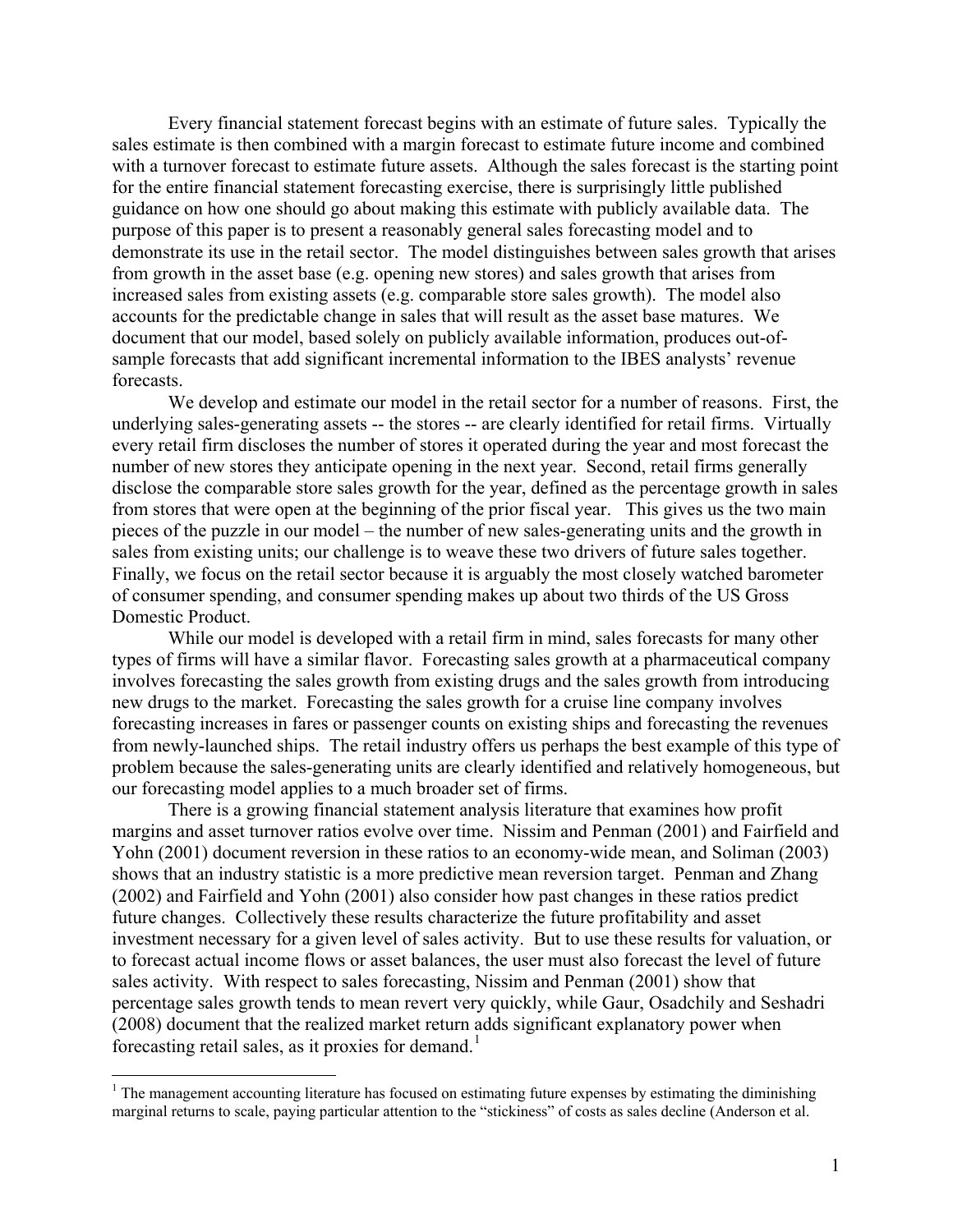Another related literature uses non-financial metrics to predict future financial performance. Besides forecasting earnings rather than sales, these papers differ from our study in how closely related the non-financial measure is to the underlying sales-generating asset. For example, Amir and Lev (1996) study the product market size and market penetration in the wireless industry; Chandra, Procassini and Waymire (1999) and Fargher, Gorman and Wilkins (1998) study shipment data in the semiconductor industry; Rajgopal, Shevlin and Venkatachalam (2003) study order backlog, Ittner and Larcker (1998) and Banker, Potter and Srinivasan (2000) study customer satisfaction measures, Trueman, Wong and Zhang (2001a, 2001b) study web traffic measures, and Nagar and Rajan (2001) study manufacturing quality measures. None of these measures distinguish between changes in the financial performance due to changes in existing investments and changes due to new investment.<sup>[2](#page-2-0)</sup>

 Our purpose is to present a reasonably general model for forecasting sales growth and to test the validity of various restrictions on the model that might lead to more parsimonious representations. We also illustrate the model's flexibility to adapt to different types of environments. For instance, the model can distinguish between retail firms who enjoy "fad" status, so that their new stores earn considerably more than their more mature stores (e.g. Whole Foods), and retail firms that take a long time to reach maturity, so that their new stores earn considerably less than their more mature stores (e.g. JC Penney).

 Our goal is to develop a model that can be used to forecast sales growth for a typical firm in a typical year based on publicly available data. One problem we must confront is the extreme limit on the number of observations in our regressions. The estimated sales-generating rates are unique to each firm, ruling out cross-sectional estimation, and the typical firm has only a limited time series of annual data. Moreover, stores change their strategies over time and so using a longer history many not aid in our forecasting exercise. Consequently, we estimate our model on relatively little data – in-sample results are based on a median of only 12 observations per firm and out-of-sample forecasts rely on estimates based on as few as five historical observations. For this reason we place heavy emphasis on developing a model with few estimated parameters. Another difficulty is that both the size of the asset base and the sales-generating rates per asset change each period. Our model shows how to use past comparable store growth rates to control for the sales rate changes so that the current sales-generating rates of new and existing stores can be estimated as stable parameters. In spite of these difficulties, the in-sample median absolute error is less than 2% of sales. In contrast, the estimate based on the mean reversion in sales growth (as in Nissim and Penman 2001) has an in-sample median absolute error that is 4.5% of sales.<sup>[3](#page-2-1)</sup>

 <sup>2003).</sup> Banker and Chen (2006) use this approach to estimate earnings, applying a simple autoregressive process to predict next year's sales (similar to Nissim and Penman 2001) but then estimate a sophisticated cost model given the sales forecast.

<sup>&</sup>lt;sup>2</sup> Other accounting research using comparable store sales data includes Francis, Schipper and Vincent (2003) who show that comparable store sales in the restaurant industry provide information beyond contemporaneous earnings in a returns regression. There is an extensive literature in marketing addressing sales forecasts but this work relies on data that is internal to the firm (e.g. scanner data); this data is not available to outsiders such as analysts and investors.

<span id="page-2-1"></span><span id="page-2-0"></span> $3$  Improving the sales forecast by just a few percent can have enormous consequences. As an example, if a firm had an expected constant ROE of 20%, a cost of equity capital of 10% and an expected perpetual growth rate of 5%, its market-to-book ratio would be 3 (which is close to the current economy-wide value). If the growth rate was raised to 6% the firm's value would increase 17%; if the growth rate was lowered to 4% the firm's value would decrease 11%.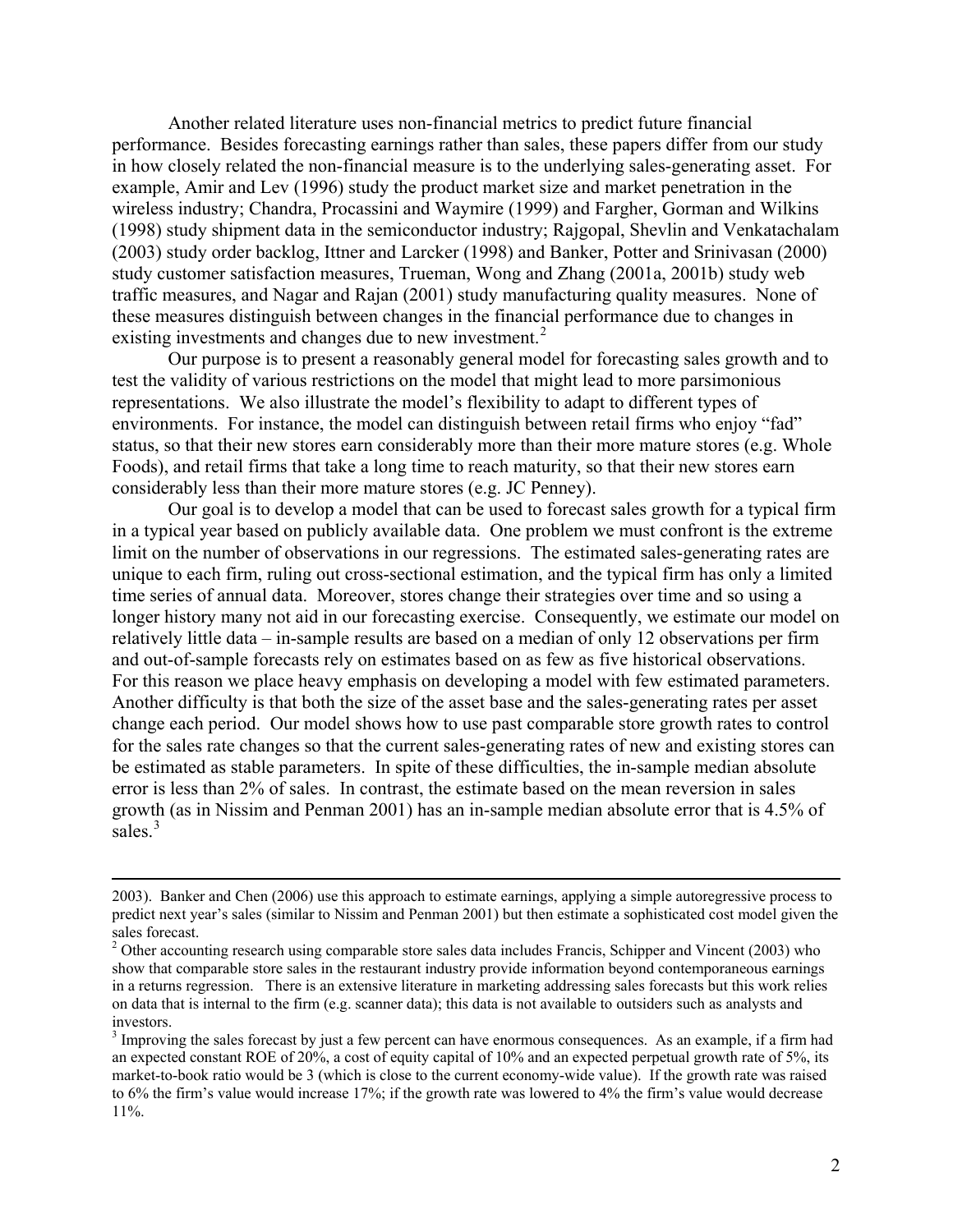We next discuss how to use our model for out-of-sample prediction and examine its outof-sample forecast errors. A common voluntary disclosure for a retail firm is to estimate the number of new stores it will open in the following fiscal year. Our model shows exactly how to incorporate this disclosure into a sales forecast. However, firms rarely forecast their comparable store growth rate and so we develop a simple forecast for this input based on mean reversion to the expected inflation rate. Putting these two forecasts together with the estimated salesgenerating rates of new and existing stores from our model, we generate out-of-sample forecasts with a median absolute error of  $3.8\%$  of sales.<sup>[4](#page-3-0)</sup>

## **THE MODEL**

Our model is reasonably general and would apply to any sales-forecasting environment where the sales generated from specific assets can be identified (i.e. drugs, cruise ships, oil wells, airlines, apartment rental agencies). However, to make the model more concrete, we develop the notation with a retail firm in mind. The model requires that we distinguish between three classes of stores within a retail firm. The notation is as follows:

 $N_t$  = number of new stores opened in year t (i.e. 'new' stores)

 $M_t = N_{t-1}$  = number of new stores opened in year t–1 (i.e. 'mid' stores)

 $D_t$  = number of stores closed in year t (i.e. 'dead' stores)

 $O_t$  = total number of stores that are open at the beginning of year t–1 and are still open at the end of year t (i.e. 'old' stores).

This notation implies two equalities concerning the numbers of different types of stores:<sup>[5](#page-3-1)</sup>

1)  $O_t$  = total number of stores at year end –  $N_t$  –  $M_t$  and

2)  $O_t = O_{t-1} + M_{t-1} - D_t$ .

The average rate of sales in the fiscal year per store for each of the three classes of stores is denoted as

 $R_t^0$  = the average sales per store for the old stores in year t,

 $R_t^M$  = the average sales per store for the mid stores in year t, and

 $R_t^N$  = the average sales per store for the new stores in year t.

With this, total sales in year t are given by: *N*  $t^{IV}t$ *M*  $t^{IV}t$  $Sales_t = O_t R_t^O + M_t R_t^M + N_t R_t^N$  (1)

 $\overline{a}$ 

<span id="page-3-0"></span><sup>&</sup>lt;sup>4</sup> Our errors are larger when the firm undertakes a merger and acquisition (which mechanically raises realized sales) or a discontinued operation (which mechanically lowers realized sales). Using realized comparable store sales growth, our errors decline nearly a full percentage point to approximately 2.9% of sales; users of the model may be better-able to forecast a single firm's comp growth and may be aware of impending acquisitions or disposals. 5

<span id="page-3-1"></span><sup>&</sup>lt;sup>5</sup> For the purpose of presenting the model, we assume that new stores are opened and dead stores are closed at the beginning of the year. In our empirical estimation, however, we divide each of these amounts by two, effectively assuming that the openings and closings happen half way through the year, on average.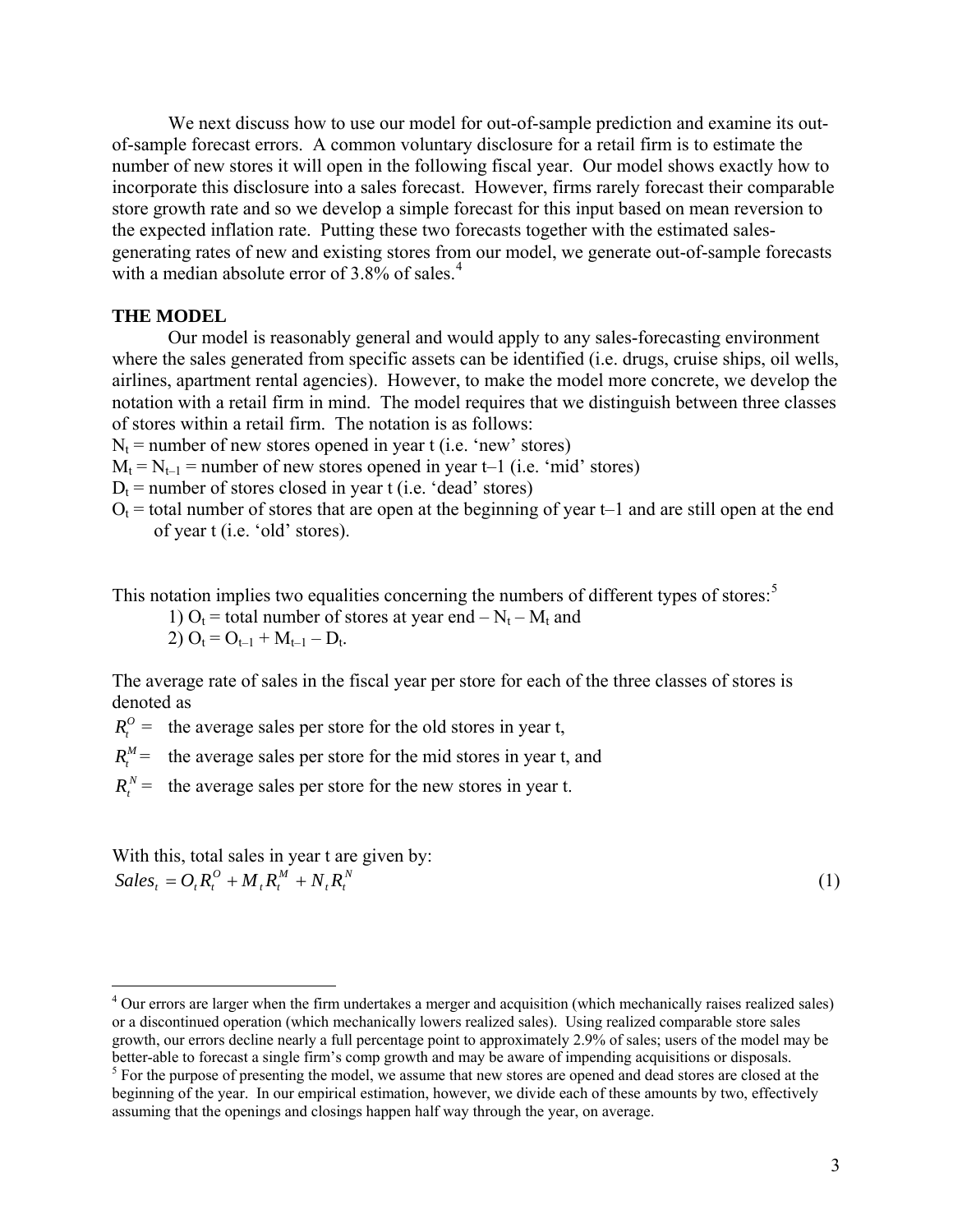Besides asserting that sales are generated by stores, (1) is a tautology because the sales-generating rate from each of the three classes of stores can change each period.<sup>[6](#page-4-0)</sup> The purpose of the model is to show how these changing rates can be estimated.

 The model uses three different classes of stores for a few different reasons. First, for most retail firms new stores generate sales at very different rates than more mature stores. Consumers may take time to discover the new store and change their shopping habits, causing the new store sales to lag existing store sales. Alternatively, the new store may blitz the market with advertisements and promotions, or may be a retailing fad, causing new store sales to exceed existing store sales.<sup>[7](#page-4-1)</sup>

 The mid stores, which are last year's new stores, serve two purposes. First, as shown below, this category of store is necessary in order to precisely define comparable store sales growth. Second, by comparing the estimated mid store rate to the estimated old and new store rates, we learn something about the speed with which the firm's stores reach maturity or, alternatively, enjoy a new store "honeymoon period."

 The comparable store sales growth rate—commonly referred to as the "comp rate"—is labeled  $C_t$  and defined as the percentage increase in sales from stores that were open at the beginning of the prior fiscal year and are currently still open. Expressing this in terms of our model gives

$$
1 + C_t = \frac{O_t R_t^O}{(O_{t-1} - D_t)R_{t-1}^O + M_{t-1}R_{t-1}^M}.
$$
\n(2)

The numerator  $O_i R_t^O$  is the sales earned by the old stores in year t. The denominator is the sales these same stores earned a year earlier. To compute the sales from these stores in year t–1, recall that  $O_t = O_{t-1} - D_t + M_{t-1}$  and consider the sales that each of these types of stores generated in year t–1. There were  $O_{t-1}$  old stores that were open a full year in t–1, but  $D_t$  of these stores were closed in the current year; the net of these stores generated sales at the old rate of  $R_{t-1}^0$  in year t–1. In addition,  $M_{t-1}$  of the stores in the  $O_t$  total are stores that moved from generating sales at the mid rate  $R_{t-1}^M$  in year t–1 to the old rate  $R_t^O$  in year t.

Note from (2) that, even if the old store rate isn't changing over time, if  $R_{t-1}^M < R_t^O$  then a firm could show healthy same store growth rates as long as they keep opening new stores. As the young stores mature from earning  $R_{t-1}^M$  to earning  $R_t^O$  the comp rate will be positive. However, when new store openings slow there will be a precipitous drop in the observed comp rate.

We add the constraint that  $R_t^M = R_t^O$  for much of our empirical work. That is, after the end of the fiscal year in which a store opens, it immediately generates sales at the old store rate.

 $\overline{a}$ 

 $6$  We could insert a constant term in (1) to capture sales that are not related to stores, such as internet sales. Later, however, we will estimate the differenced version of this equation so a constant would simply cancel out.

<span id="page-4-1"></span><span id="page-4-0"></span> $<sup>7</sup>$  For parsimony we do not estimate a unique sales rate for closed stores; rather, they are assumed to earn at the old</sup> store rate until they close. This assumption is reasonable, as there are only 5 closed stores but 44 new stores for the median firm-year.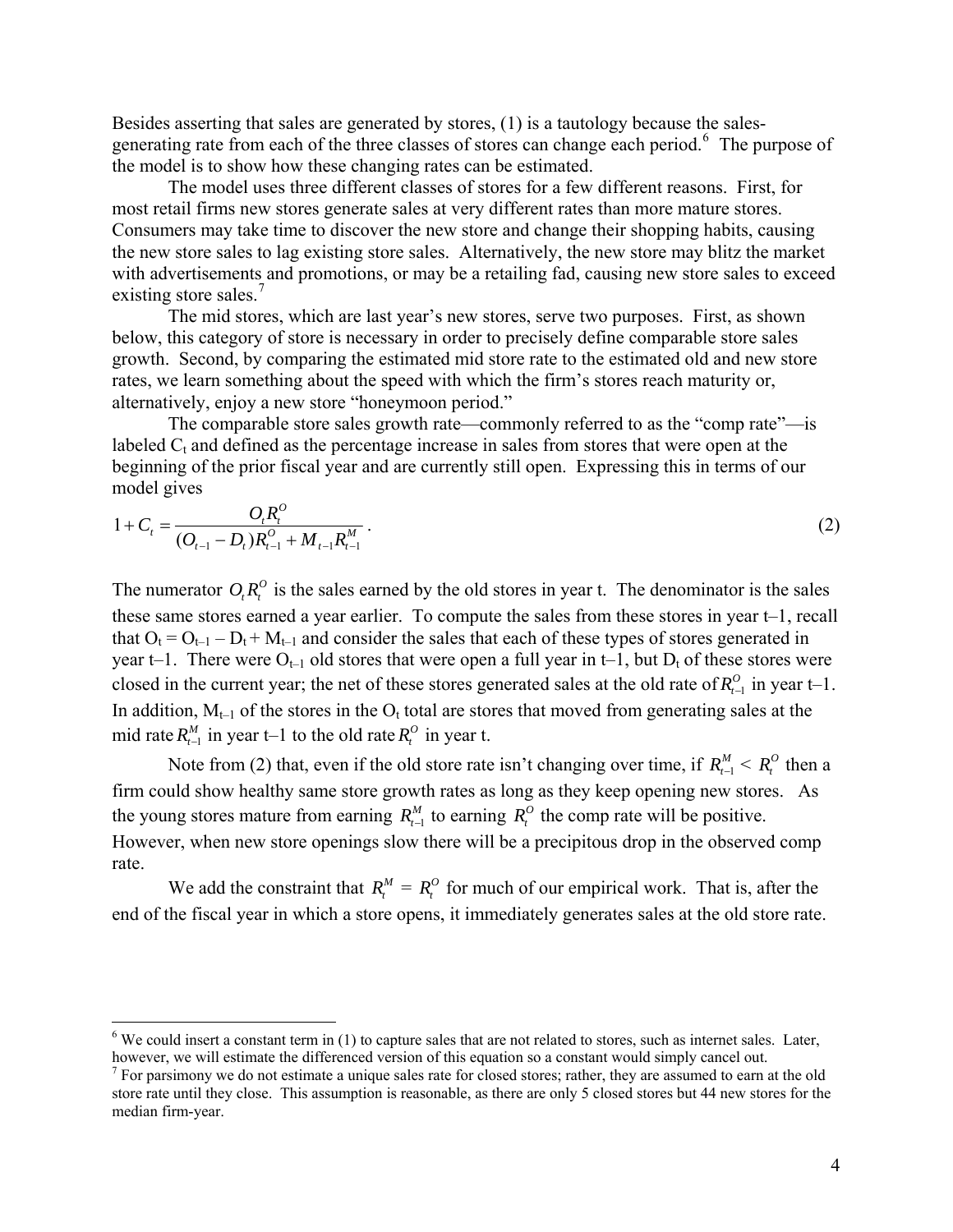This, in turn implies that

$$
1 + C_t = \frac{R_t^0}{R_{t-1}^0}.
$$
 (3)

Equation (3) is the most obvious expression of "same store sales growth" although it is clearly a Alternatively, some stores enjoy a fad status in the early months of existence, and this might some examples of store types that fit each of these descriptions and use a more general model to accommodate this additional complexity. However, for much of our analysis we will use the simplifying assumption that  $R_t^M = R_t^O$ . simplification. The simplification is unreasonable for stores that require consumers to change their shopping habits; it may well take more than a year to reach maturity, so that  $R_{t-1}^M < R_{t-1}^O$ . extend beyond the end of the store's first partial year, making  $R_{t-1}^M > R_{t-1}^O$ . Later we document

Because we estimate our sales model for each firm individually over time, the error term in a levels regression is unlikely to be stationary. For this reason we ta ke first differences: (4)  $(O_{t}R_{t}^{O}-O_{t-1}R_{t-1}^{O})+(M_{t}R_{t}^{M}-M_{t-1}R_{t-1}^{M})+(N_{t}R_{t}^{N}-N_{t-1}R_{t-1}^{N})$  $_{t-1}$ <sup> $\mathbf{r}_{t}$ </sup> *N*  $t^{I\Lambda}t$ *M*  $t-1$ <sup> $\mathbf{I}$ </sup> $t$ *M*  $t^{I\Lambda}t$ *O*  $t-1$ <sup> $\mathbf{I}$ </sup> $t$  $\Delta Sales_t = (O_t R_t^O - O_{t-1} R_{t-1}^O) + (M_t R_t^M - M_{t-1} R_{t-1}^M) + (N_t R_t^N - N_{t-1} R_{t-1}^M)$ 

complications of mid store rates versus old store rates, (3) shows that the comp rate is the change was zero. The trick in the estimation will be to use the firm's historical comp rate to control for the known changes in the sales-generating rates over time so that we can estimate a "comp-At this point our model is still a tautology: each sales-generating rate is allowed to change every period so that, by definition, equation (4) holds. In order to estimate the different sales rates, we need to impose some restrictions over time. A tempting restriction is simply to assume that the three rates are constant over time. Unfortunately this assumption is incompatible with the fact that firms rarely report comparable store growth rates that are zero each period. Ignoring the in the sales-generating rate for old stores over time; the very thing we were tempted to assume adjusted" rate that is stable.

feature of any restriction we impose on the sales-generating rates is that it allows us to rewrite of each type, adjusted for the historical comp rates and incorporating other assumed restrictions Denote by T the most recent year in the dataset for a particular firm. The necessary (4) for every period in terms of  $R_T^0$ ,  $R_T^M$  and  $R_T^N$ . These rates are the estimated parameters in the regression. The independent variables in the regression are the changes in the number of stores on the evolution of sales-generating rates.

We examine three different restrictions on the general model. Model 1 assumes that

1)  $R_t^M = R_t^O$  for every period t and

2) 
$$
R_t^N = R_{t-1}^N(1+C_t)
$$
 for every period t.

in (3) above. Assumption 2 says that the sales-generating rate on new stores changes in the same stores. The idea behind assumption 2 is that the success of the new stores is probably related to the success of the old stores. If the products being sold in the old stores are generating Assumption 1 says that after the fiscal year in which the store opens (when it is a new store), it immediately earns at the same rate as an old store. This in turn implies that  $R_t^0 = R_{t-1}^0(1+C_t)$ , as way as the rate on the old stores; it too grows at the comparable store growth rate for the old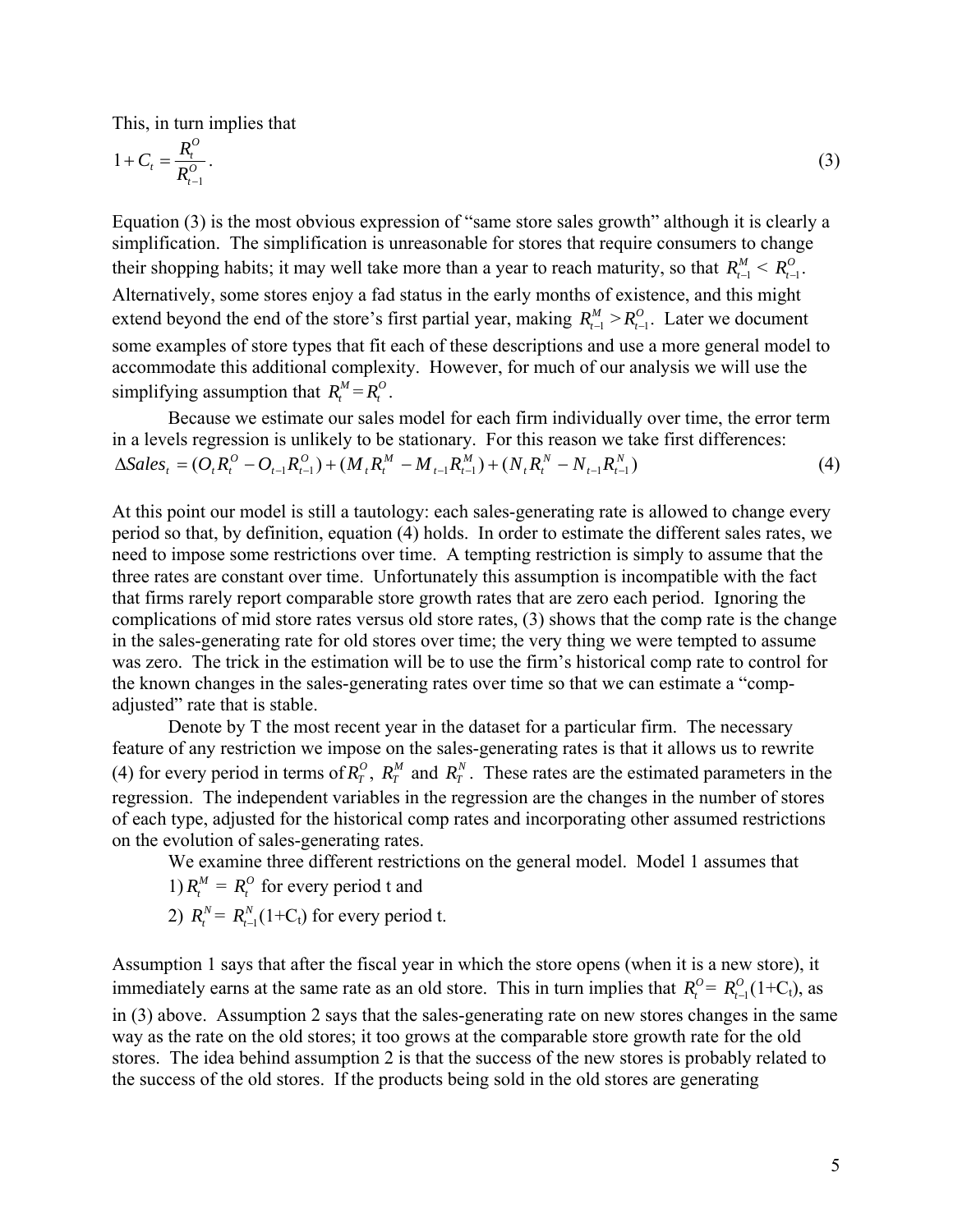increasing sales dollars then it is likely that the new stores will enjoy similar increases in their sales rate. $8$  Using these two assumptions, we get the following sequence of sales changes:

In the final year T,  
\n
$$
\Delta Sales_T = (O_T + M_T)R_T^O - (O_{T-1} + M_{T-1})R_{T-1}^O + N_T R_T^N - N_{T-1} R_{T-1}^N
$$
\n(5)

which we can rewrite in terms of  $R_T^O$  and  $R_T^N$  as

1

$$
\Delta Sales_{T} = [(O_{T} + M_{T})(1 + C_{T}) - (O_{T-1} + M_{T-1})]\frac{R_{T}^{O}}{(1 + C_{T})} + [N_{T}(1 + C_{T}) - N_{T-1}]\frac{R_{T}^{N}}{(1 + C_{T})}.
$$
\n(6)

Note the different sources of changes in sales in year T. Both terms are close to the change in the number of stores, either new stores in the second term or existing stores (i.e. old plus mid) in the first term. But for both terms the number of stores in year T–1 is "deflated" by one plus the comp rate for year T. By adjusting the beginning number of stores down using  $C_T$  like a deflator, the net change in brackets captures both the growth in the number of stores and the growth in the sales-generating rate of each store. It effectively treats 100 stores at the beginning of the year who grow same-store sales by 10% the same as growing from 91.91 to 100 stores with no change in the sales-generating rate.

More generally, for year  $T-\tau$ , where  $\tau$  counts back in time to the first year of data for an individual firm, we have

$$
\Delta Sales_{T-\tau} = \left[ \frac{(1+C_{T-\tau})(O_{T-\tau} + M_{T-\tau}) - (O_{T-\tau-1} + M_{T-\tau-1})}{\prod_{i=T-\tau}^{T} (1+C_i)} R_T^O + \left[ \frac{(1+C_{T-\tau})N_{T-\tau} - N_{T-\tau-1}}{\prod_{i=T-\tau}^{T} (1+C_i)} R_T^N \right] \right]
$$

The numerator for each term captures the change in sales due to changes in the number of stores of each type and the comparable store growth rate for that year. The denominator of each term adjusts the data each year to be stated in terms of year T sales dollars. The two terms in square brackets are the independent variables in the regression. In this way we control for the known variation in the  $R_t^0$  and  $R_t^N$  series and can estimate  $R_T^0$  and  $R_T^N$  as fixed parameters. The first independent variable is labeled the "comp-adjusted" change in existing stores and the second independent variable is the "comp-adjusted" change in new stores.<sup>[9](#page-6-1)</sup>

Model 2 generalizes model 1 slightly. Instead of fixing  $R_t^M = R_t^O$ , we assume  $R_t^M = kR_t^O$ . This modification allows the mid store rate to differ from the old store rate by a constant proportion, although the change in each rate over time is governed by the evolution of the comp rate. By allowing the mid store rate to differ from the old store rate we capture patterns of changing sales that are more complicated than in model 1. If *k* is greater than one, mid stores earn at a greater rate than old stores, which happens when a new store's "honeymoon period"

 $8$  In unreported results we estimate the model assuming the new store rate is constant rather than changing with  $C_t$ . The results are completely dominated by those reported with the new store rate adjusted by  $C_t$ .

<span id="page-6-1"></span><span id="page-6-0"></span> $\degree$  The reader may wonder why the second term in (7) is the change in new stores rather than just the number of new stores in year T–τ. Note that the prior year's number of new stores is also in the first term (i.e.  $N_{T-\tau-1} = M_{T-\tau}$ ) which allows the sales generating rate on these stores to change between the years.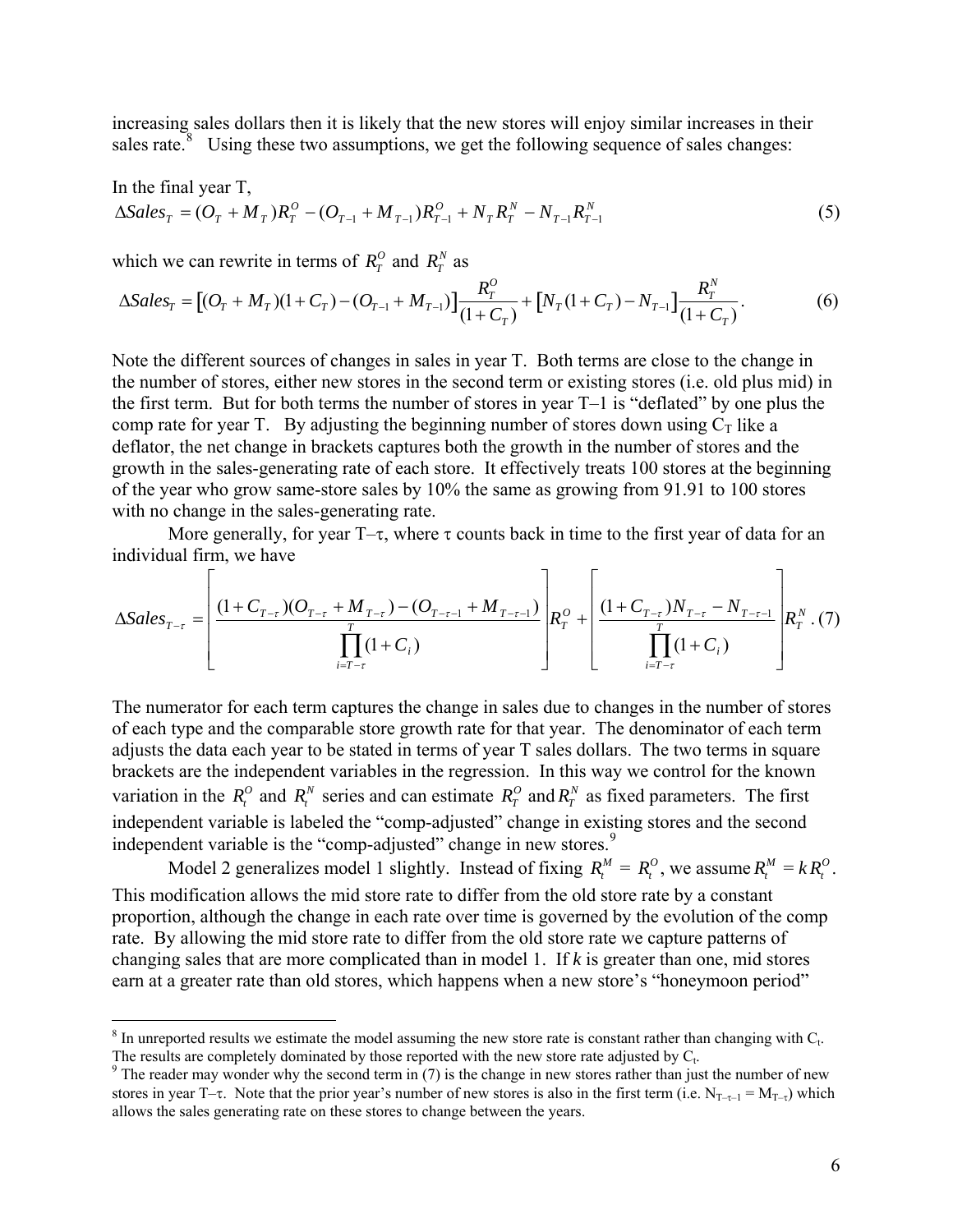extends into the next fiscal year. In contrast, if *k* is less than one then a mid store earns at a lesser rate than an old store, which captures situations where stores take longer than the partial year in which they open to mature. In the results section we illustrate both of these situations.

 To derive model 2, define *t*  $\frac{b_t}{t} \equiv \frac{b_{t-1} - b_t + \kappa m_t}{O_t}$  $Q_i = \frac{O_{i-1} - D_i + kM_{i-1}}{2}$  and note that  $Q_i$  is greater than or less

than one as *k* is greater than or less than one. Now substitute  $k R_t^0$  in for  $R_t^M$  in (2) to get

$$
(1+C_t)Q_t = \frac{R_t^O}{R_{t-1}^O}.
$$
\n(8)

The variable  $Q_t$  isolates the influence of  $R_t^0$  not equal to  $R_t^M$  on the comp rate so that the RHS is a pure expression of growth in the old store rate. Without this adjustment,  $C_t$  is a mix of the change in the old store rate and the movement of stores from mid stores to old stores. The  $Q_t$ variable allows the independent variables to account for the known variation in sales due to stores maturing from mid to old and therefore allows the regression to estimate a fixed  $R_T^O$ .

For the new store rate we assume that  $R_t^N = R_{t-1}^N(1+C_t)Q_t$ . For the same reason that the Q<sub>t</sub> adjustment cleans up  $C_t$  to reveal the evolution of the old store rate, we use it in model 2's second term to describe the evolution of the new store rate. That is, we want the new store rate to vary with growth in the old store rate and not because of the maturation of stores from mid to old. The two assumptions of model 2 are summarized as *N t*  $R_t^N = R_{t-1}^N(1+C_t)Q_t$ 

1)  $R_t^M = k R_t^O$  for every period t and 2)  $R_t^N = R_{t-1}^N (1+C_t) Q_t$  for every period t.

Following the same method as in the derivation of model 1, we get

$$
\Delta Sales_{-r} = \left[ \frac{(1+C_{T-r})Q_{t-r}(O_{T-r}+kM_{T-r})-(O_{T-r-1}+kM_{T-r-1})}{\prod_{i=T-r}^{T}(1+C_i)Q_i} R_i^O + \left[ \frac{(1+C_{T-r})Q_{t-r}N_{T-r}-N_{T-r-1}}{\prod_{i=T-r}^{T}(1+C_i)Q_i} R_i^N \right] \tag{9}
$$

In addition to estimating the old store rate and the new store rate, model 2 requires an estimate of the proportionality factor *k*. Because we have only 12 observations for the typical firm, we adopt a simple estimation procedure. For each value of *k* in the set {.8, .9, 1, 1.1, 1.2} we estimate the firm-level regression and retain the *k* that yields the lowest median absolute residual error. Finally, model 2 requires one more year of historical data than model 1 and is therefore estimated on a subset of the model 1 sample.<sup>[10](#page-7-0)</sup>

Model 3 is a more restrictive version of model 1. It assumes

1)  $R_t^N = R_t^M = R_t^O$  for every period t and

1

<span id="page-7-0"></span><sup>&</sup>lt;sup>10</sup> Model 1 requires the variable ( $O_{T-\tau-1} + M_{T-\tau-1}$ ) but this can be computed as ( $O_{T-\tau} + D_{T-\tau}$ ), so only data from period T–τ is needed. However, model 2 requires the variable  $(O_{T-\tau-1} + kM_{T-\tau-1})$ , which cannot be computed from  $(O_{T-\tau} + D_{T-\tau})$  and accordingly needs data from T- $\tau$ -1.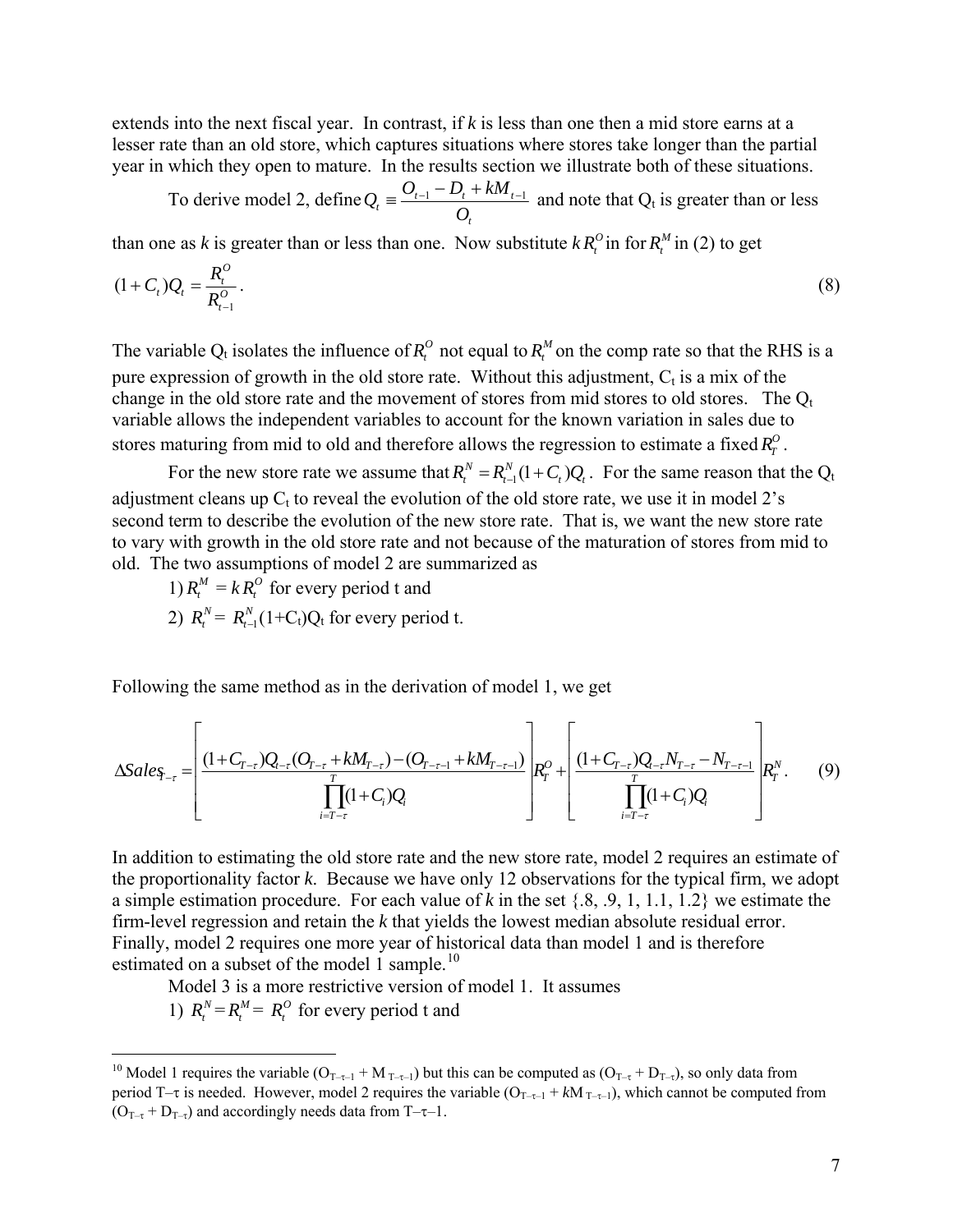2)  $R_t^N = R_{t-1}^N (1+C_t)$  for every period t.

Model 3 assumes all stores are the same and experience the same comp growth rate. Substituting these assumptions into (7) gives

$$
\Delta Sales_{T-\tau} = \left[ \frac{(1+C_{T-\tau})(O_{T-\tau} + M_{T-\tau} + N_{T-\tau}) - (O_{T-\tau-1} + M_{T-\tau-1} + N_{T-\tau-1})}{\prod_{i=T-\tau}^{T} (1+C_i)} \right] R_{T}^{N}
$$
(10)

Because there is only one rate in model 3, and it changes at a known rate, we can divide (10) by Sales at time T-τ-1 and eliminate the sales-generating rate from the model altogether. Doing so gives

$$
\% \Delta Sales_{T-\tau} = (1 + C_{T-\tau})(1 + G_{T-\tau}) - 1,
$$

 $\overline{a}$ 

where 
$$
G_{T-\tau} = \frac{(O_{T-\tau} + M_{T-\tau} + N_{T-\tau}) - (O_{T-\tau-1} + M_{T-\tau-1} + N_{T-\tau-1})}{(O_{T-\tau-1} + M_{T-\tau-1} + N_{T-\tau-1})}.
$$
\n(11)

In percentage terms, model 3 simply compounds the comparable-store growth rate with the percentage growth in the number of stores. Note that the model in this form does not require an estimate of any sales-generating rate.

Besides the models derived above, we measure the explanatory power and forecasting accuracy of a number of ad hoc approaches to sales forecasting. These models serve as benchmarks to measure the relative improvement that comes from modeling the effects of different types of stores and the comparable store growth rate. Model 4 estimates a rate of mean reversion in the percentage sales growth, based on our interpretation of Nissim and Penman (2001). We sort the entire pool of firm-years in our sample into deciles of percentage sales growth and then measure the median percentage sales growth in the next year for each decile, denoting it as  $SG_i$ , j=1 to 10. This gives  $\Delta$ Sales<sub>T–T</sub> = Sales<sub>T–T–1</sub>SG<sub>i</sub>. (12)

The next two models represent the "crass empiricist" view. Each estimates a regression of the change in sales on the changes in the different types of stores and each is estimated firm by firm, much like models 1 and 2, but neither of the regressions take the comp rates into account. This means that they effectively treat the estimated sales rates as constants.

Model 5 lumps all types of stores together, estimating the average sales rate per store:  $11$  $\Delta$ Sales<sub>T-τ</sub> =  $\beta$ [(O<sub>T-τ</sub> + M<sub>T-τ</sub> + N<sub>T-τ</sub>) – (O<sub>T-τ-1</sub> + M<sub>T-τ-1</sub> + N<sub>T-τ-1</sub>)]. (13)

Model 6 distinguishes between new stores and existing stores, much like model 1 above, but does not take the past comp rates into account in the estimation:  $\Delta$ Sales<sub>T-τ</sub> =  $\gamma_1[(O_{T-\tau} + M_{T-\tau}) - (O_{T-\tau-1} + M_{T-\tau-1})] + \gamma_2[N_{T-\tau} - N_{T-\tau-1}].$  (14)

<span id="page-8-0"></span><sup>&</sup>lt;sup>11</sup> Note that the independent variable in model 5 equals  $N_{T-\tau} - D_{T-\tau}$ ; it is simply the number of new stores less the number of closed stores.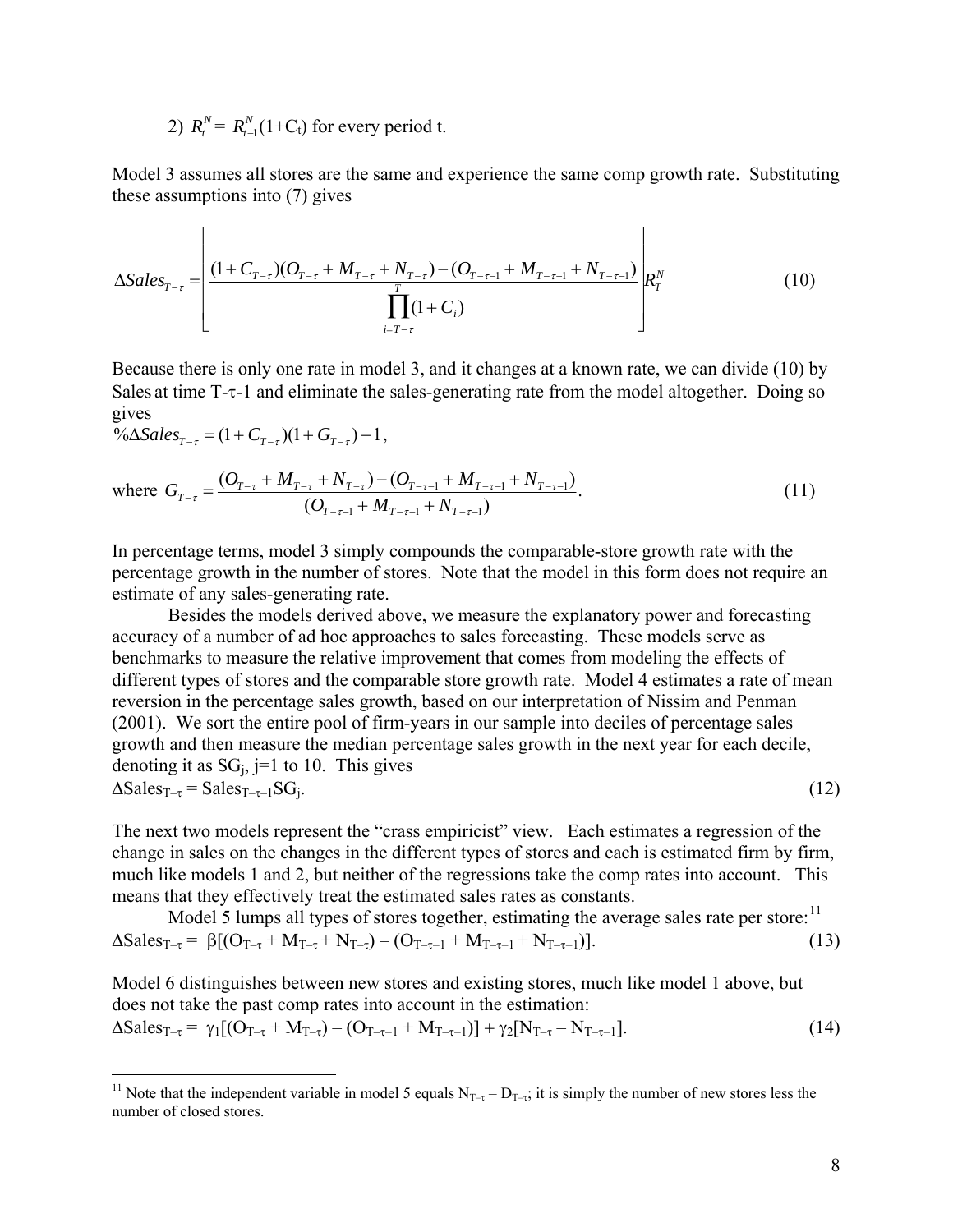# <span id="page-9-0"></span>**SAMPLE**

1

To estimate our model for each fiscal year we need the number of stores at year end and the comparable store growth rate. Generally this information is available in the MD&A section of the 10-K, although this information is typically released to the public much sooner in the earnings announcement press release. To obtain this information we search each firm's 10-K filing for the following information:

- 1) number of stores at year end,
- 2) stores opened during the year,
- 3) stores closed during the year,
- 4) comparable store growth rate, and
- 5) expected number of store openings/closings for the following year.

We begin with 90 firms in the retail industry that have at least six sequential years of storerelated information in their 10K, are covered by Compustat, and did not have a change in their fiscal year end from 1990-2006.<sup>[12](#page-9-0)</sup> To generate out-of-sample forecasts we need a sample of firms that disclose their estimated number of store openings/closings for the next fiscal year. While this is a common disclosure in the retail industry, it is not a required disclosure, and of our 90 firms, three do not provide these forecasts in any of the years examined; we remove these firms from our sample. Thus, our sample consists of 87 firms (and 1,036 firm years) in the retail industry that have six sequential years of historical data (sales, stores and comparable store sales growth) and provide at least one number-of-stores forecast. Table 1 provides a list of the sample firms and their average sales and number of stores.

Firms disclosed the number of stores openings and closings separately 84% of the time. If this information was not disclosed separately we computed the change in the ending number of stores and, if the difference was positive, we assumed this was the number of stores opened and none were closed, if the difference was negative we assumed this was the number of stores closed and none were opened.

 Table 2 provides descriptive statistics for the sample. The median firm has over \$2.4 billion in total sales and annual sales growth of 10.6%. Median comparable store sales growth is 3.8%, meaning that a large component of annual sales growth is due to opening new stores. The distribution of industry sales growth is similar to the comparable store sales growth, where the industry sales are taken from the US Census Bureau's Advance Monthly Sales for Retail Trade (discussed in more detail later). In terms of number of stores, the median firm has 629 total stores, and in a typical year opens 44 new stores and closes 5 stores. There are a few very large firms in the sample, such as Walmart, that skew the sales and store count distributions. We estimate our model firm by firm, however, so the differences in firm size across our sample will not influence our statistics.

 Table 3 gives the rank-order correlations between our main variables. As one might expect, total sales is positively correlated with the total number of stores and negatively correlated with the percentage sales growth—large firms have more total sales but grow at a slower rate. Sales growth is strongly related to comparable store sales growth and growth in the number of stores. The two main variables in our model, the comp-adjusted change in new stores and the comp-adjusted change in existing stores, are both strongly correlated with sales growth.

 $12$  A firm must have a minimum of six years of sequential annual data in order to estimate models 1 and 2. We require that the firm's fiscal year end remains constant to ensure equal time-periods in the sales figures in our model; this requirement eliminated four firms.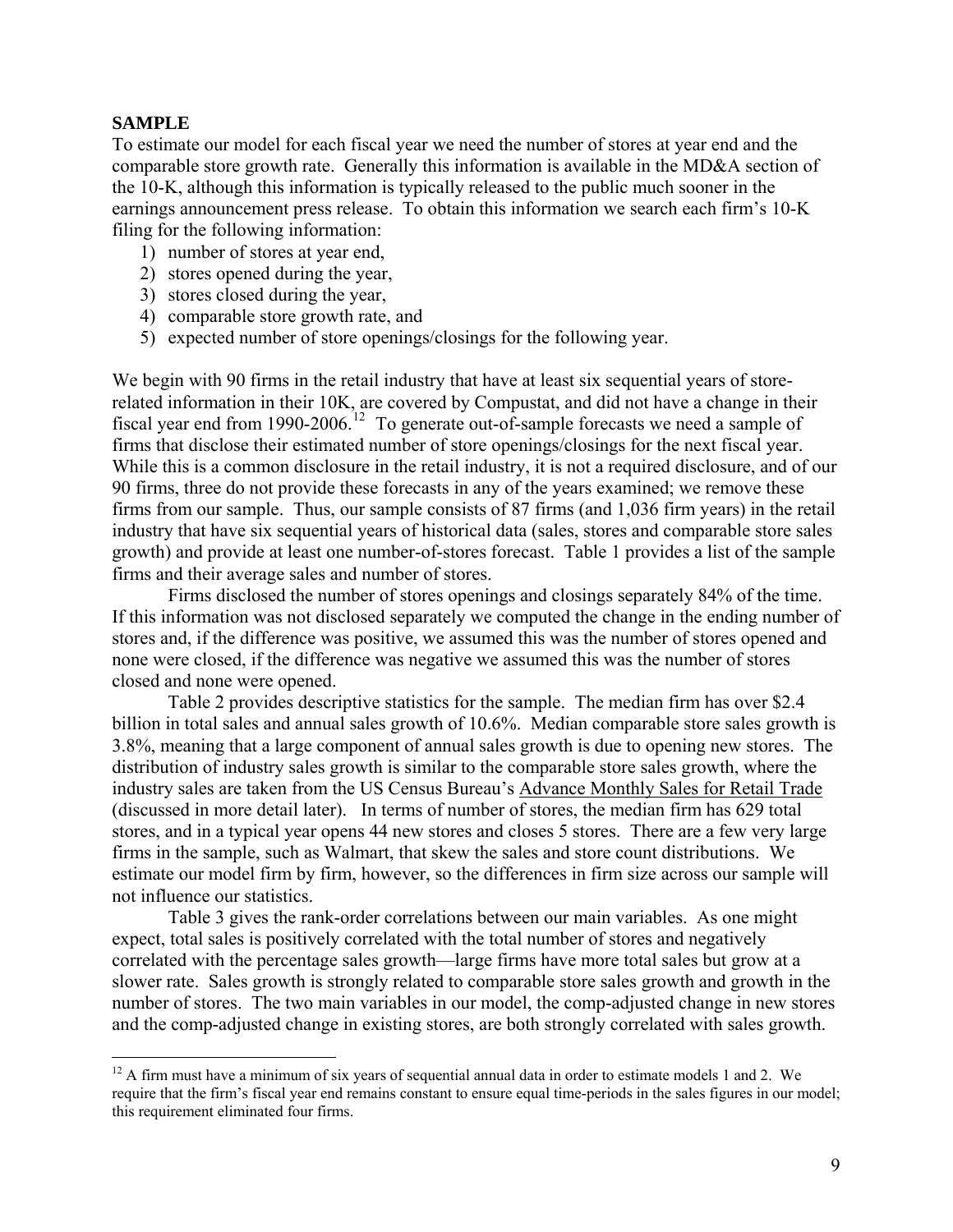<span id="page-10-0"></span>However, the two variables have a relatively low correlation with each other (0.081), implying that they are capturing different aspects of sales growth. The low correlation between the two variables allows us to interpret the regression coefficients as reasonably accurate estimates of the underlying sales-generating rates without worrying that multicollinearity is having an undue influence on the estimates.

## **RESULTS FROM IN-SAMPLE REGRESSIONS**

 $\overline{a}$ 

We begin by estimating our three models (models 1–3) and three benchmark models (models 4– 6) using the entire history of available data. Each model is estimated separately for each firm with a minimum of 6 and a median of 12 observations per firm. The empirical specifications for each model are exactly as given in the model section. In particular, the dependent variable is the change in sales (in millions) each year and the independent variables are the derived changes in the number of stores in each category, adjusted for the historical and current comp rates, and there is no intercept in the regressions. We use ordinary least squares to estimate our regressions, however, results are very similar using least absolute deviation regressions.

 Table 4, panel A provides summary statistics from the in-sample regression estimates of models 1 and 2. Note that we divided the number of new stores by two because new stores are open only half of the fiscal year, on average, and thus the new store rate is comparable to the old store rate. Beginning with model 1, the median estimated sales rate for existing stores (i.e. old plus mid) is \$3.51 million per store and for new stores is \$3.73 million per store, suggesting that the rates for these two types of stores are not that different. Looking at the median rates across the sample is somewhat misleading; later we identify firms with radically different new store rates and old store rates and others with similar rates across new and old stores. The median pvalues on the old store rate and the new store rate are .001 and .014 for model 1, respectively; impressive levels given the small sample used to estimate each regression. In addition, the estimated old stores sales rate is positive in 86 of the 87 regressions (98.9%), the estimated new store rate is positive in 80 of the 87 regressions (92.0%), and the median adjusted  $R^2$  is 91.7%.<sup>[13](#page-10-0)</sup>

 Model 2 allows the rate of mid store sales to differ from the rate of old store sales by a constant proportion  $k$  (i.e.  $R_t^M = kR_t^O$ ) and estimates the *k* that minimizes the median absolute residual error scaled by sales in each firm's regression. The median k is 1.0, suggesting that model 1's assumption that k=1 is reasonable, on average. However, allowing the *k* to vary from one is a meaningful generalization for a significant number of the firms in the sample. A noticeable difference between model 2 and model 1 is that the median estimated old store rate is higher in model 2. The higher old store rate is offset by *k* estimates that are less than one, so that mid stores earn less, and old stores earn more, than when *k* is fixed at one as in model 1. In the next section we give specific examples where allowing *k* to vary allows the model to better match the underlying sales-generating process. *t*  $R_t^M = kR_t$ 

Table 4, panel B compares the in-sample fit of models 1 and 2 with the simplified model 3 and the three ad hoc models. Our accuracy measure computes each firm's median absolute residual error, where each regression residual has been scaled by sales to allow for aggregation across firms. We report the median of this statistic across firms.

<sup>&</sup>lt;sup>13</sup> The adjusted  $R^2$  for a model without an intercept is slightly different from the standard statistic. It is computed using the sum of the squared dependent variable rather than the sum of the squared difference between the dependent variable and its mean, and it adjusts for the number of estimated parameters p with the factor  $n/(n-p)$ rather than  $(n-1)/(n-p)$ .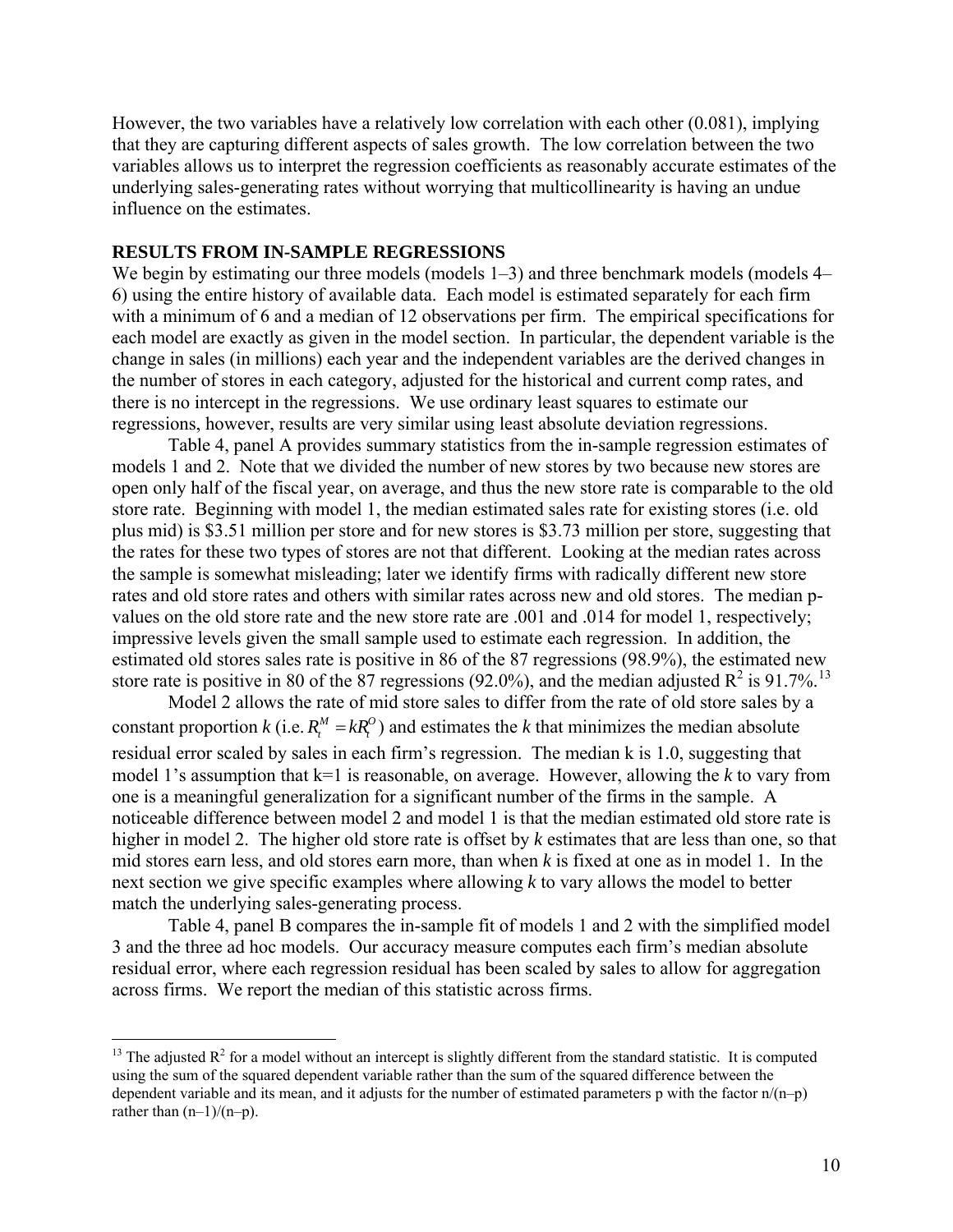<span id="page-11-0"></span>Model 1 has a median forecast error of 2.49% of sales, while allowing k to vary results in a median forecast error of 1.99%.<sup>[14](#page-11-0)</sup> The median error for model 3 is much higher at  $3.24\%$ , however, this estimation requires only one year of historical data and does not require the estimation of sales-generating rates.

 The final three columns of Table 4, Panel B provide the in-sample fit of models 4–6, our ad hoc benchmark models. Model 4, which uses the sample-wide level of mean reversion to estimate the sales change (in a similar vein to Nissim and Penman 2001), has a median residual error of 4.5% of sales. Model 5 estimates a coefficient on the changes in total stores, but ignores both the effect of comparable store sales growth and the store types, resulting in a median residual error of 4.61% of sales, and model 6 estimates coefficients on the changes in new stores and changes in existing stores, resulting in a median residual error of 4.04% of sales. Model 6 posts the lowest median residual error of the benchmark models, but is still significantly larger than the errors for model 1 and model 2.

 In sum, models 1–3 produce uniformly lower median absolute errors than any of the ad hoc benchmark models. As we incorporate the comparable store growth rates and changes in the numbers of different types of stores, our model explains significantly more of the in-sample variation in sales changes, with the best performance coming from model 2.

 The median absolute residual errors are useful statistics for assessing the overall accuracy of the different models but they give little insight into the nuances of the model at the individual firm level. Table 5 provides the individual firm estimates of the new store rate and the old store rate for model 1. Both estimates are usually significant at the .10 level, suggesting that the model is sufficiently flexible to work well for most firms, despite the fact that the typical regression has only 12 observations. We also test the hypothesis that the new store rate equals the old store rate and reject this hypothesis at the .10 level in 19 of the 87 companies. For these firms it is particularly important to estimate separate sales rates for the different types of stores. Consider a few examples. As a benchmark, American Eagle Outfitters earns an estimated \$3.09 million per existing store and \$3.00 million per new store. This implies that American Eagle has neither a sales frenzy when they first open nor a long maturity period before their stores reach steady state, nor have they systematically changed their store size over time.

 In contrast to American Eagle, grocery stores typically open with heavy advertising and promotions, causing the annualized new store rate to far exceed the old store rate. Safeway, Whole Foods and Wild Oats all show this effect in our sample. For example, Safeway's estimated new store rate of \$38.11 million per store is approximately twice that of the estimated old rate of \$19.84 million per store. Another example of a "honeymoon" effect is Target. Target has an old store rate of \$30.84 and a new store rate of \$146.59 million.<sup>[15](#page-11-0)</sup>

At the other extreme, companies whose old store rate is significantly higher than the new store rate are slow to mature, possibly because they require changes in customer loyalty or shopping habits. In our sample AutoZone and Tweeters (they sell high-end stereo equipment) are good examples of stores that might require a shift in trust regarding the help with purchases or the quality of the equipment, while JC Penney and Rite Aid are good examples of stores that are slow to mature because of the need to change shopping habits (such as visiting the new

 $\overline{a}$ 

<sup>&</sup>lt;sup>14</sup> Note that model 2 fits better than model 1 by construction because the  $k$  in model 2 is optimized and model 1 is a special case of model 2.<br> $^{15}$  This 1

<sup>15</sup> This honeymoon effect can also be driven by increasing store sizes over time. In 1995 the average Target store was 106,000 square feet and in 2006 it was just under 130,000 feet. This is an additional reason to keep the estimation period relatively short; over time the stores become less comparable.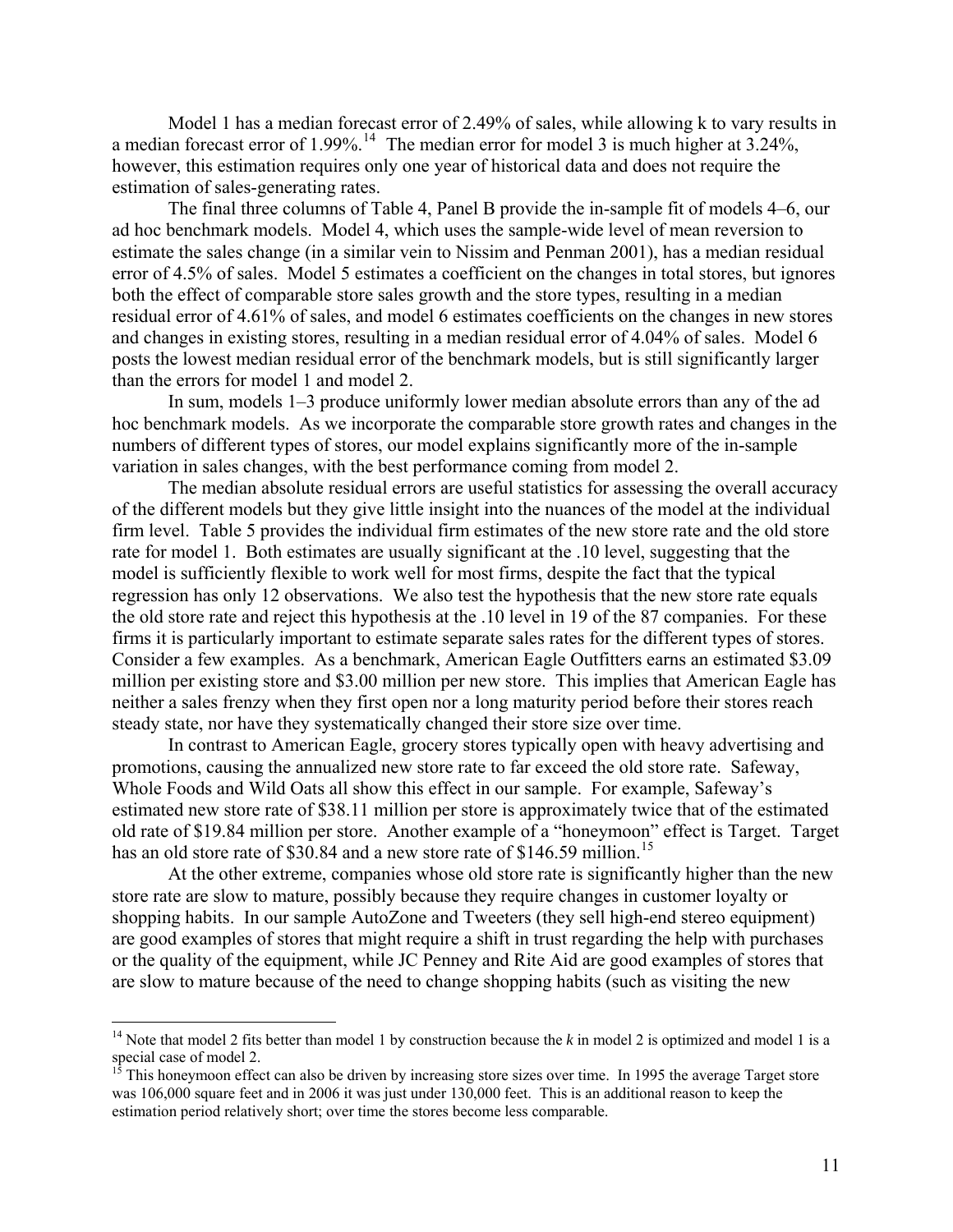<span id="page-12-1"></span><span id="page-12-0"></span>shopping center that opened with these stores). At Tweeters the estimated new store rate of \$1.05 million is only about one fourth of the estimated old store rate of \$4.37 million.<sup>[16](#page-12-0)</sup>

For a few firms, the added flexibility of model 2 captures a significant difference between the sales-generating rates of the different types of stores. For instance, with k set equal to one, the model 1 results in Table 5 show Wal-mart as having an old store rate of \$111.65 million and a new store rate of \$322.74 million, with an adjusted  $R^2$  of 93.5%. The estimated k (k  $\in$  .8, 1.2) in model 2 is 1.2, which means that the mid store rates is 120% of the old store rate. When this is added to the model the old store rate becomes \$105.55 million and the new store rate increases to \$335.34 million, the implied mid store rate is  $1.2 \times 105.55 = $126.66$  million, and the adjusted  $R^2$  increases slightly to 94%. Model 2 reveals that the "honeymoon" effect of opening a new store takes more than the partial year in which a Wal-mart store opens to dissipate and reach maturity (as noted in footnote 15, this could also be a function of Wal-mart increasing the square footage of their new stores).

While model 2 is more general than model 1 and has a better fit in-sample, it is possible that model 2's superior in-sample results are caused by over-fitting the data.<sup>[17](#page-12-0)</sup> If so, out-ofsample forecasts will reveal this. In the next section we discuss how to use these models to make out-of-sample forecasts and examine the resulting out-of-sample forecast accuracy.

## **OUT-OF-SAMPLE FORECASTS**

 $\overline{a}$ 

To use the models to forecast next year's change in sales, we need three things. We need a forecast of the number of stores the firm will open and/or close in the next year, we need a forecast of the comparable store growth rate for the next year, and, for models 1 and 2, we need to estimate the old and new store sales-generating rates from a subset of the data prior to the year being forecasted.

We obtain the expected number of store openings/closing from the MD&A section of the firm's 10-K, as previously discussed. In our preliminary analysis, we will use prior year comp growth as an estimate of comp growth, though in later analyses we will forecast comp growth more carefully. Finally, to estimate the old and new store sales-generating rates, we estimate the coefficients on *actual* stores using five years of historical data, and then apply these coefficients to the *forecasted* store variables.<sup>[18](#page-12-0)</sup> For example, realized data from 1995-1999 is used to estimate the sales-generating rates and these forecasts are applied to the comp-adjusted number of stores forecast for  $2000$ .<sup>[19](#page-12-0)</sup> The comp-adjusted number of each store type is constructed from the estimated comp growth, the number of each type of store at the prior fiscal year end, and the

<sup>&</sup>lt;sup>16</sup> A handful of firms in Table 5 have negative estimated rates or negative adjusted  $R^2$ s. Cases like these where the model has clearly failed are typically caused by one of the following: 1) the firm has two or more radically different types of stores that are being forced in the estimation to have the same sales rate (e.g. Sears has large department stores and small tire centers), 2) the firm undertook a large restructuring, closing many stores and opening different types of new stores (The Great A&P underwent such a change in 1998), and 3) the firm has a significant non-store revenue source (e.g. Ruddick operates grocery stores but also sells commercial sewing thread).

<sup>&</sup>lt;sup>17</sup> In terms of estimation requirements, model 2 requires an additional year of data; in our paper we restrict our analysis to this limited dataset.

<sup>&</sup>lt;sup>18</sup> A more traditional out-of-sample forecasting approach might be to estimate the regression coefficients using forecasted stores rather than actual store counts. However, this would require six consecutive years of store forecasts, severely limiting the sample. Nonetheless, applying this approach on the limited sample with the necessary data yields similar results to those reported.

<sup>&</sup>lt;sup>19</sup> We have also considered an estimation period of seven, rather than five, years. The models are no more accurate under this alternative, and therefore, we present a five year estimation period to maximize the number of forecasts.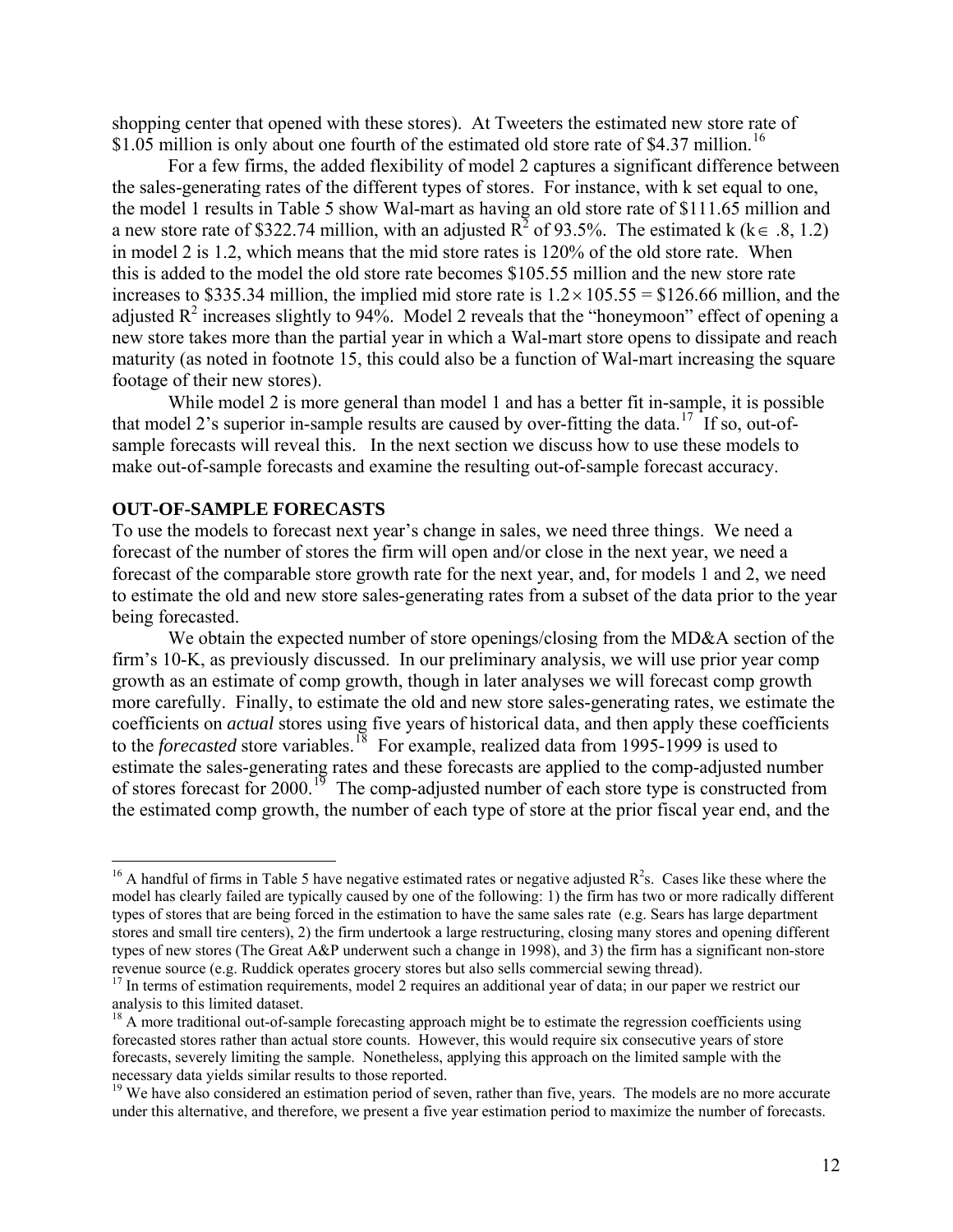<span id="page-13-0"></span>firm's disclosed estimate of the number of store openings  $N_{T+1}$  and/or closings  $D_{T+1}$  for the next year.

 We present preliminary analyses in Table 6. There are two forecasted inputs to our model: the forecasted number of new and/or closed stores and the forecasted comp growth rate. The first row is the forecast of each of our models using perfect foresight of these two inputs. In other words, if we knew exactly how many stores would be opened or closed, and the realized comp growth in year T+1, this is how our model would perform out-of-sample. With perfect foresight for comp growth and the number of stores, model 1 outperforms both model 2 and 3, with a median error of 2.39% of sales.<sup>[20](#page-13-0)</sup> To assess the relative contribution of perfect foresight of the comp growth versus perfect foresight of the number of new and/or closed stores, we next examine the changes in the median absolute residual error when only one of these inputs is known with certainty. These results are presented in the second and third row of results for stores and comp growth, respectively. This disaggregation allows us to determine where additional effort in forecasting provides the most benefit.

The second row has perfect-foresight comp growth, but uses the store forecasts provided by managers in the 10-K. Consistent with Cole and Jones (2004), the manager's forecasts in the 10-K appear to be very accurate; perfect foresight of the number of new and/or closed stores adds very little. In fact, the actual values have larger outliers and thus, for model 3, the error is actually smaller when using the smoother estimated variable than the actual variable.

The final row provides perfect foresight with respect to stores, but replaces realized comp growth with prior year comp growth. The differences are startling for all three models; the errors nearly double when perfect foresight of next year's comp growth is removed. In sum, the main source of the forecast error is realized comp growth rates that differ from forecasted comp growth rates. In the next section, we focus on providing a better forecast of comp growth.

## *Estimating comparable store sales growth*

 $\overline{a}$ 

While firms will sometimes predict comp growth for the next month or next quarter, it is rare for them to make such a prediction for a full year into the future. As such, we cannot rely on management forecasts of comp growth and must forecast this input ourselves.We bring three sources of data to bear on the problem of predicting future comp rates: the company's own comp rate history and two different sources of industry sales growth rates.<sup>[21](#page-13-0)</sup> Roughly two weeks after each month end the US Census Bureau releases the Advance Monthly Sales Report for Retail Trade documenting the seasonally adjusted (but not price adjusted) sales figures for the month for each NAICS code within the Retail sector. The advantage of this source of industry data is that we can match it to the specific NAICS code of the firm; the disadvantage is that it covers both private and public firms in the retail industry, not just the public firms in our sample, so it may not be representative. For this reason we also collect comparable monthly sales data from Wal-Mart, the largest retailer in the industry. Approximately one week after each month end Wal-Mart discloses their comparable store growth rate for the month.<sup>[22](#page-13-0)</sup> We compute both

<sup>&</sup>lt;sup>20</sup> Note that the out-of-sample error for model 3 is actually lower than the in-sample error presented in Table 4. The difference is the sample, as the in-sample estimations include data from the initial five years of data used to estimate the coefficients for models 1 and 2, while the results reported in Table 6 do not. If we do not require data for models

<sup>1</sup> and 2, the perfect foresight error for model 3 is 3.24, exactly the same as the in-sample results in Table 4.<br><sup>21</sup> These industry growth rates are effectively our proxy for changes in market demand, similar to ex post r returns examined in Gaul et al. (2008).

 $22$  Monthly comparable store growth rates are growth in the sales at stores open for the same full month in the previous fiscal year. Consequently, they are naturally seasonally adjusted.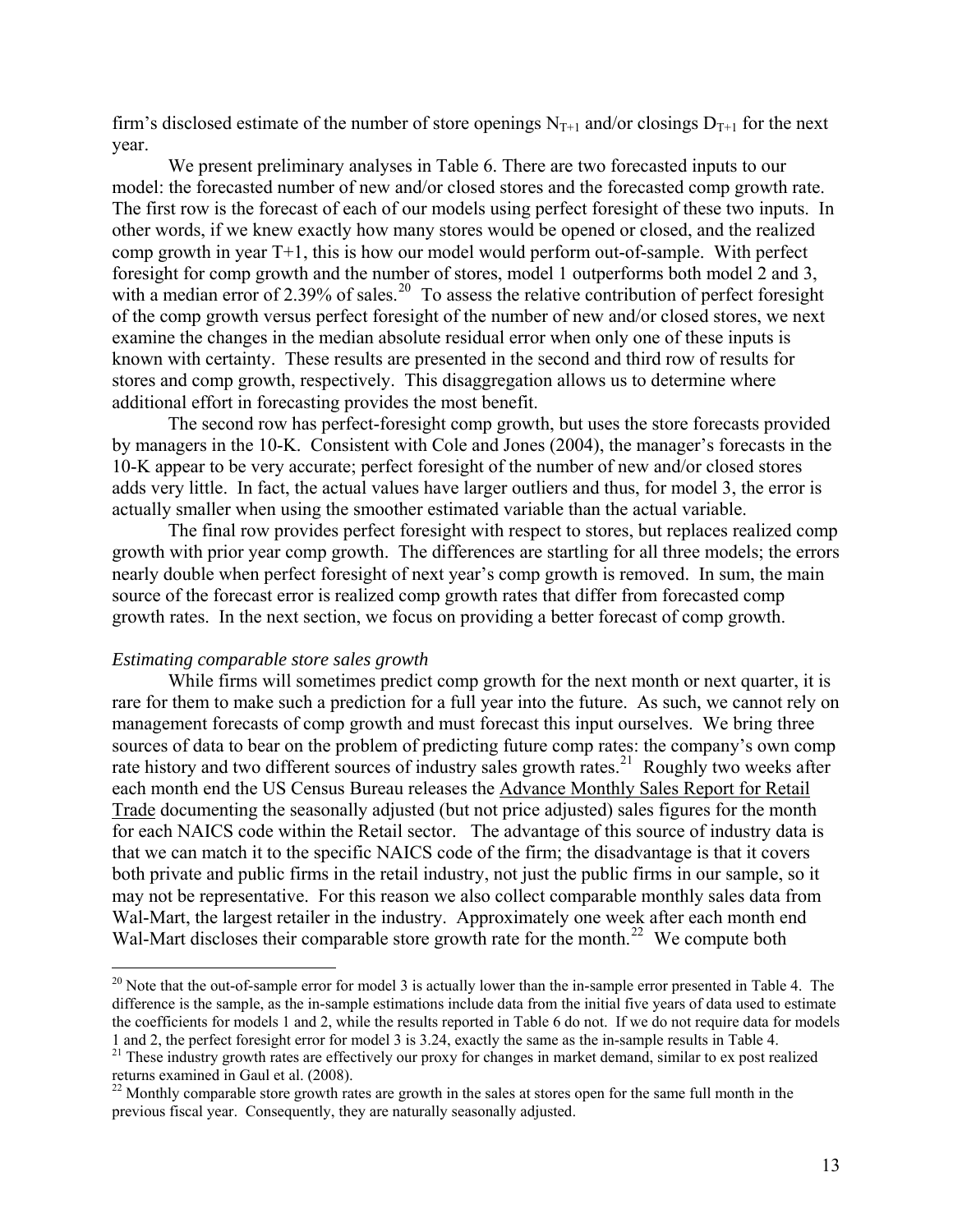<span id="page-14-0"></span>industry sales growth variables using the third month after the prior fiscal year end (i.e. nine months before the fiscal year end being forecasted).

 In Table 7 we provide a correlation matrix with the firm's realized comp rates, prior year comp rates and our two industry sales growth measures. The strongest relation is between current and prior year comps, which are correlated at .509, however, recall that we used prior year comps as our estimate of current year comp growth in Table 6 and this variable performed poorly. Industry growth is significantly correlated with current year comps at 0.220, while Wal-Mart's prior year monthly comps exhibit a lower correlation at 0.136.

 In Table 8 we investigate how well various combinations of the Table 7 variables predict future comparable store growth rates. Each model is estimated using the 891 firm-years that have sufficient data to estimate all four models. The first three models include an intercept, prior year comp rates and either the industry growth or Wal-Mart comp rates. All three yield very similar results with an adjusted  $R^2$  of between 16.2% and 17.8%. The fourth model estimates mean reversion to an expected inflation rate of 2%, which is approximately the long term forecasted inflation rate given by the Congressional Budget Office. In particular, we estimate the model

$$
C_t - .02 = \beta (C_{t-1} - .02). \tag{15}
$$

By fixing the "target" of the mean reversion, we eliminate the need to estimate an intercept. As seen in the table, this last model works as well as any of the others and, because it requires one less parameter estimate, we consider it our lead model of comp rates for out-of-sample forecasts.

# *Using the estimations of comparable store sales growth*

1

Table 9 provides the out-of-sample median absolute sales forecast error (scaled by sales) for each of our three models using four different methods of forecasting future comp rates. Median errors are presented for each model-comp growth estimate combination. Errors range from 3.79% to 4.29% and are generally lower than the errors from Table 6 where we simply used the prior year comp growth (e.g., 4.34% for model 1). The mean reversion to 2% comp forecast shown in the fourth row of Table 9 appears to produce the lowest forecast errors across each of the models, never exceeding a median error of 3.9% of sales. The differences in errors across the three models are not statistically different from one another; it seems that estimating new and old rates (model 1), and mid store rate that differs from the old store rate by a factor *k* (model 2) captures just enough meaningful variation in sales changes over the entire sample to balance out the additional estimation error they create.

 As previously noted, the greatest proportion of the error in the model (relative to a perfect foresight model) is the comp growth input, and the difficulty of accurately forecasting comp growth is the biggest weakness of our model. Firms often give guidance on this figure, however, as the year unfolds. Consider Ross stores in 2006. Using the last model in Table 9 and a prior year comp rate of 6%, we would estimate a comp rate for 2006 of  $.02 + .90 \times (.06 - .02) = .056$ . Ross also disclosed in their 2005 10-K that they would open 66 new stores, resulting in 797 stores at the end of 2006, and that 2006 would be a 53 week fiscal year. Combining these estimates with the estimated sales rates for Ross Stores in Table 5 gives a 2006 sales forecast of 731 old stores × \$6.67/old store × **1.056 ×** (53/52)

+ 66 new stores  $\times$  7.88/new store  $\times$  **1.056**  $\times$  (53/52) = \$5,808 million.<sup>[23](#page-14-0)</sup>

 $23$  Sales are higher in 53 week years relative to 52 week years (see for example, Johnston et al. 2009). As such, because the information is provided in the press release, we incorporate this information into our forecast.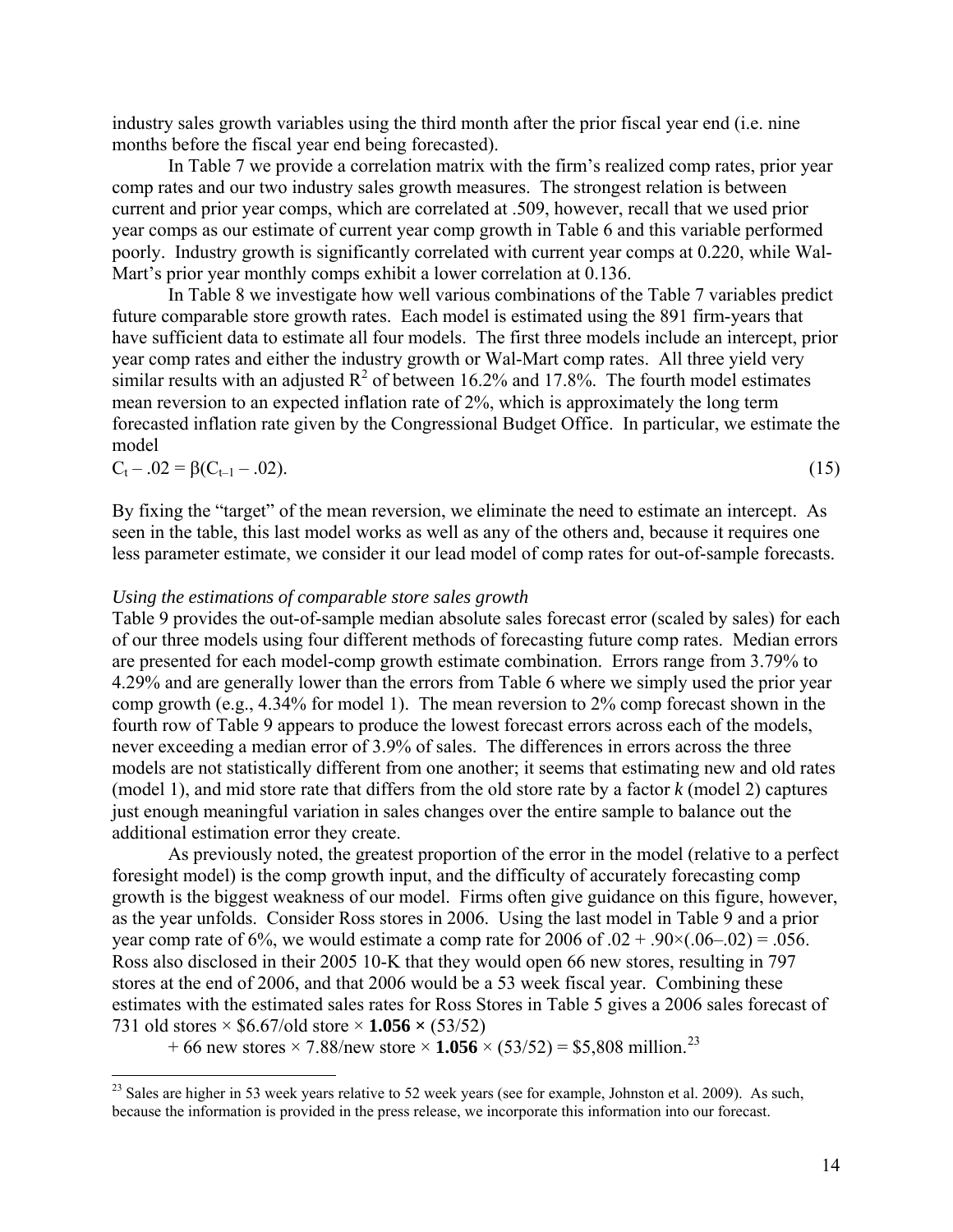<span id="page-15-0"></span>The actual 2006 sales is \$5,570 million, so the forecast error -.0426 of the actual result. However, in a press release issued on May 17, 2006 (approximately a month after the issuance of their 2005 10-K) management estimated that the 52-week annual comp rate would be between 3% and 4%. Applying these two facts to the store counts and estimated rates above gives an updated forecast of

731 old stores × \$6.67/old store × **1.035** × (53/52)

+ 66 new stores × 7.88/new store × **1.035** × (53/52) = \$5,692 million.

This forecast is twice as accurate, with an error of only -.0219. Thus, while on average our model is subject to the weakness of the comp growth input, this can be remedied if the firm provides additional disclosures.

# *Shocks to the sales generating process*

 As we noted in footnote [16](#page-12-1), our models are unlikely to perform well in certain situations, such as when there has been a rapid store expansion due to a merger or a rapid contraction due to a restructuring. In these settings, because we are using information that was issued in the prior fiscal year, we expect our sales forecasts to have larger errors. We identify 181 firm-year observations from the 522 firm-year observations examined in Table 9 that had either a merger or acquisition (106 firm-years), a discontinued operation (62 firm-years) or both (13 firmyears).[24](#page-15-0) We partition firm-year observations with and without these large shocks in Table 10. The errors for firm-years without a large shock are 3.56% of sales, while those firm-years with a large shock are 5.03% of sales. Those firms with mergers have larger positive errors (actual sales exceed forecasted sales) while those firms with discontinued operations have larger negative errors (actual sales fall short of forecasted sales), on average. While our model does not attempt to forecast these large shocks to sales, users of this model could temper their reliance on the model estimate if they had additional information about impending shocks (such as merger announcements). $^{25}$  $^{25}$  $^{25}$ 

# *Comparison to IBES analysts' revenue forecasts*

1

To put our models' out-of-sample error rates in perspective, we compare them to the error of the consensus IBES analysts' sales forecast. The data for our forecast model is typically available at the prior year's earnings announcement date, although may sometimes not be available until the 10-K is filed; that is, it becomes available somewhere between 9 and 12 months prior to end of the forecasted fiscal year end. Model 1, combined with a mean reversion comp growth estimate, yielded an out-of-sample median forecast error in Table 9 of 3.79% of sales. As a comparison, the IBES consensus analysts' sales forecast has a median error of 3.2% twelve months prior to

 $24$  We identify firms who underwent a merger or acquisition in the forecasted year as those with non-zero "AQC" in Compustat Xpressfeed. We proxy for rapid contractions with the existence of a discontinued operation ("DO" in Xpressfeed). Focusing on discontinued operations understates the effects of rapid contractions, as many firms restructure their operations, including the closure of a large number of stores, but this does not quality for reporting under discontinued operations. Compustat has only recently begun separately tracking restructuring charges from all other special items. As such, we focus on discontinued operations to reduce noise. Results are similar if we also include large special items (income-decreasing special items of 2% or 5% of sales). 25 Shocks can also occur during the estimation period and this is also expected to weaken our model's ability to

forecast accurately; users of the model should consider manually adjusting the stores in the estimation period to take these shocks into account.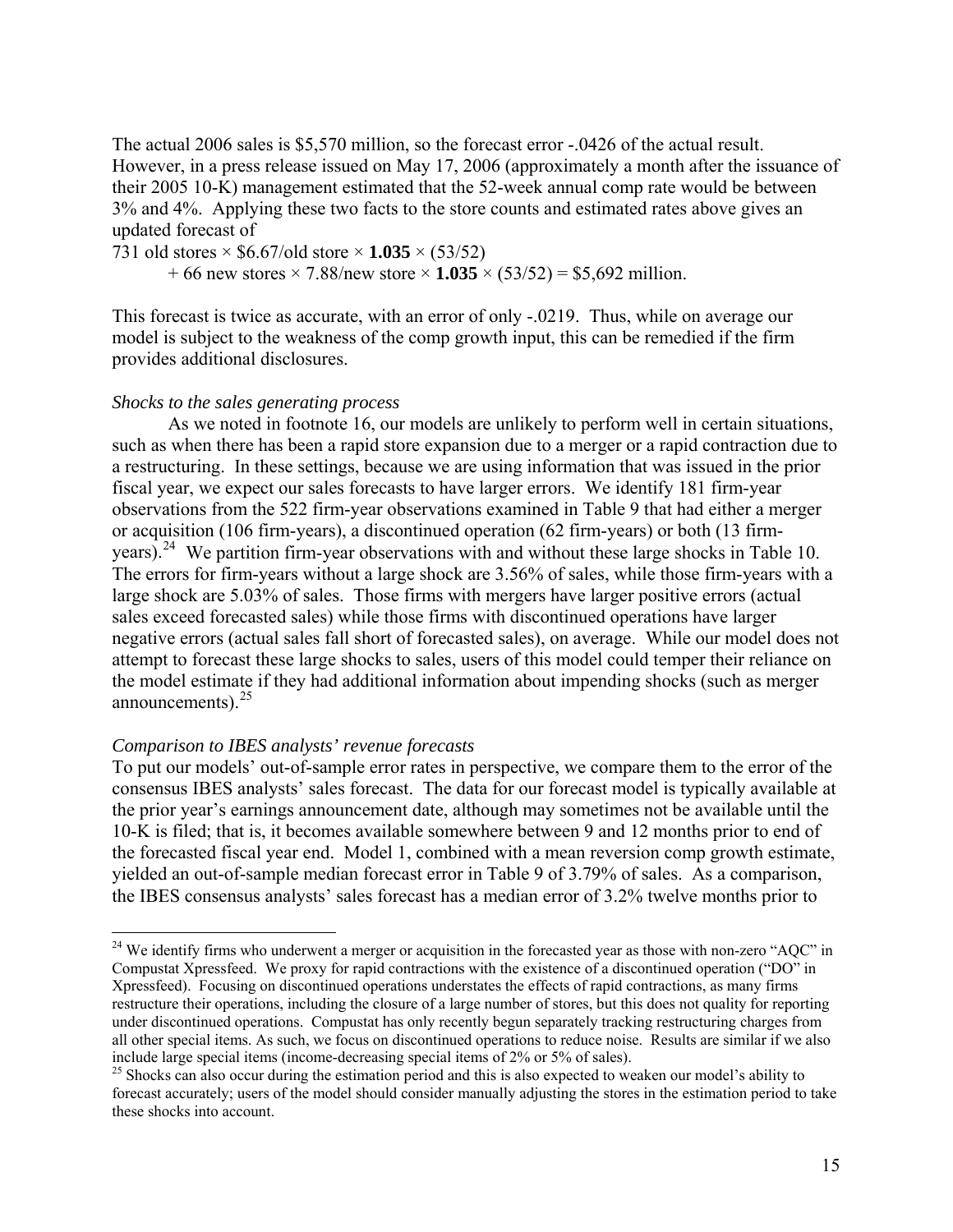<span id="page-16-0"></span>the fiscal year end (not tabulated). We illustrate the errors graphically in Figure 1. We partition 1997–2003 and 2004–2007 for two reasons. First, analysts have issued more accurate sales forecasts over time (not tabulated). Second, analysts may have adapted their forecasts using the model presented in this paper as early as 2004 (the year it was first made publicly available). Referring to the first time period, it is clear from the graph that using only five years of history, the firm's public disclosure about next year's store openings and closing, and a simple heuristic for forecasting comp growth, our model does almost as well as the consensus analyst sales forecast. This is noteworthy, as analysts are able to take many additional factors into account when forming their forecasts, such as management guidance, the economy, and announced plans relating to large acquisitions or dispositions.

 Finally, we regress realized change in sales on the IBES forecast and our forecast of the change in sales using model 1, and present this estimation in Table 11. Consistent with analysts having a much larger information set, the coefficient on the IBES change in sales forecast issued four months after the prior fiscal year end is significant, with a coefficient of 0.743. However, even with the larger information set used by the IBES analysts, our forecast of the change in sales is positive and significant, with a coefficient of 0.069. Thus, the model forecast has significant explanatory power for realized change in sales, after controlling for the IBES forecast. Interestingly, when we partition this test over a similar time period to Figure 1 (1997– 2003 and 2004–2007), model 1 has greater explanatory power for future change in sales in the earlier time period. Thus, especially in the earlier time period, IBES analysts do not appear to be fully incorporating the implications of forecasted stores and comparable store sales growth.<sup>[26](#page-16-0)</sup> Though they appear to be adding in more of this information in the more recent time period, model 1 continues to provide marginally significant explanatory power for change in sales, suggesting that not all analysts have adopted the implications of forecasted store changes into their forecasting models.

#### **CONCLUSION**

We present a model of the sales-generating process that logically combines information about the number of sales-generating units and changes in the sales rates on those units. The model is reasonably flexible, accommodating different sales rates for different maturities of units, and it specifies how these rates can be estimated from past data. The model produces sales forecasts for a sample of retail firms that are as accurate as analyst revenue forecasts and, when used in conjunction with analyst forecasts, add significant incremental information.

 The model and empirical work can be extended in a number of ways. First, while the model was developed with a retail firm in mind, it could be applied to any situation with reasonably homogeneous sales-generating units given data on past changes in the salesgenerating rates (that is, something analogous to the comparable store sales growth rate). Further, the model would certainly generate more accurate forecasts if the user applied it at the segment level. For instance, Wal-Mart discloses sales, store counts and comps separately for Wal-Mart stores and Sams Clubs. The model could be estimated separately on each of these store-types to produce more accurate predictions. Finally, the model does not take into account the endogenous nature of store openings and closings. It is likely that retail firms open or close stores based in part on the sales-generating rates observed at new versus old stores. Our coefficient estimates simply reflect the net effect of these decisions, but a more complete model could use the estimates to anticipate future store openings and closings.

 $26$  The incremental association extends to model 2 and model 3 (not tabulated).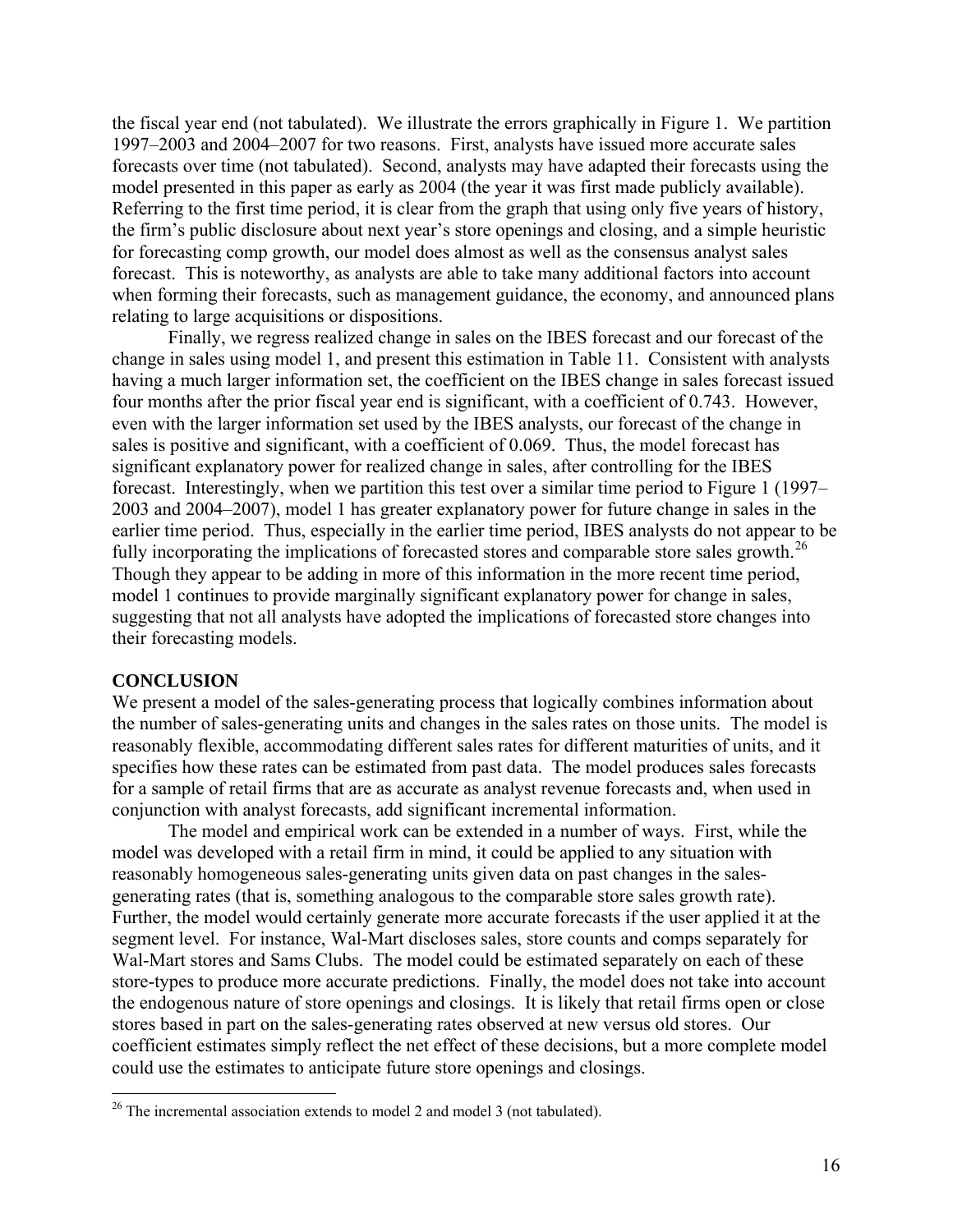#### **REFERENCES**

- Amir, E. and B. Lev, 1996. "Value-Relevance of Nonfinancial Information: The Wireless Communications Industry." *Journal of Accounting and Economics* 22: 3–30.
- Anderson, M., R. Banker, S. Janakiraman, 2002. "Are Selling, General, and Administrative Costs "Sticky"?" *Journal of Accounting Research* 41(1): 47-63.
- Banker, R. and L. Chen. 2006. "Predicting Earnings Using a Model Based on Cost Variability and Cost Stickiness." *The Accounting Review* (2):285-307.
- Banker, R., G. Potter and D Srinivasan, 2000. "An Empirical Investigation of an Incentive Plan that Includes Nonfinancial Performance Measures." *The Accounting Review* 75: 65–92.
- Chandra, U., A. Procassini and G. Waymire, 1999. "The Use of Trade Association Disclosures by Investors and Analysts: Evidence for the Semiconductor Industry." *Contemporary Accounting Research* 16: 643–670.
- Cole, C. and C. Jones, 2004. "The Usefulness of MD&A Disclosures in the Retail Industry." *Journal of Accounting, Auditing and Finance* 19: 361–388.
- Fairfield, P. and T. Yohn, 2001. "Using Asset Turnover and Profit Margin to Forecast Changes in Profitability." *Review of Accounting Studies* 6: 371–385.
- Fargher, N., L. Gorman and M. Wilkins, 1998. "Timely Industry Information as an Assurance Service—Evidence on the Information Content of the Book-to-Bill Ratio." *Auditing* 17: 109–123.
- Francis, J., K. Schipper and L. Vincent, 2003. "The Relative and Incremental Explanatory Power of Earnings and Alternative (to Earnings) Performance Measures for Returns. *Contemporary Accounting Research* 20: 121–164.
- Gaul, V. Osadchiy and S. Seshadri, 2008. "Sales Forecasting with Financial Indicators and Experts' Input." Working paper, Cornell University.
- Ittner, C. and D. Larcker, 1998. "Are Nonfinancial Measures Leading Indicators of Financial Statement Performance? An Analysis of Customer Satisfaction." *Journal of Accounting Research* 36: 1–36.
- Johnston, R., A. Leone, S. Ramnath, Y. Yang, 2009. "14-Week Quarters." Working paper, Ohio State University.
- Nagar, V. and M. Rajan, 2001. "The Revenue Implications of Financial and Operational Measures of Product Quality." *The Accounting Review* 76: 495–514.
- Nissim, D. and S. Penman, 2001. "Ratio Analysis and Equity Valuation." *Review of Accounting Studies* 6: 109–154.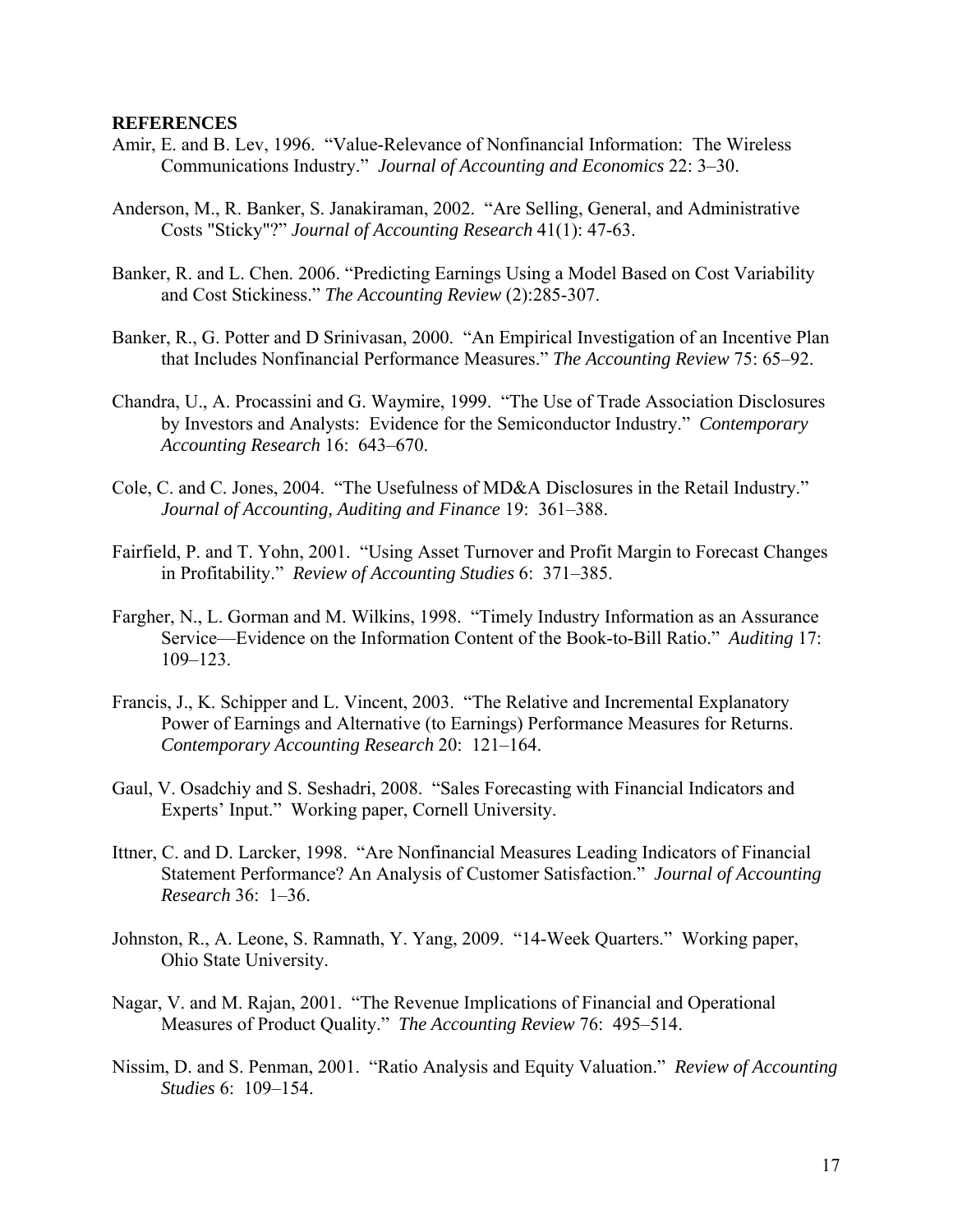- Penman, S. and X. Zhang, 2002. "Modeling Sustainable Earnings and P/E Ratios with Financial Statement Analysis." Working Paper, Columbia University.
- Rajgopal, S., T. Shevlin and M. Venkatachalam, 2003. "Does the Stock Market Fully Appreciate the Implications of Leading Indicators for Future Earnings? Evidence from Order Backlog." *Review of Accounting Studies* 8: 461–492.
- Soliman, M. 2003. "Using Industry-Adjusted DuPont Analysis to Predict Future Profitability and Returns." Working Paper, Stanford University.
- Trueman, B., F. Wong and X. Zhang, 2001a. "The Eyeballs Have It: Searching for the Value in Internet Stocks." *Journal of Accounting Research* 38: 137–162.
- Trueman, B., F. Wong and X. Zhang, 2001b. "Back to Basics: Forecasting the Revenues of Internet Firms." *Review of Accounting Studies* 6: 305–329.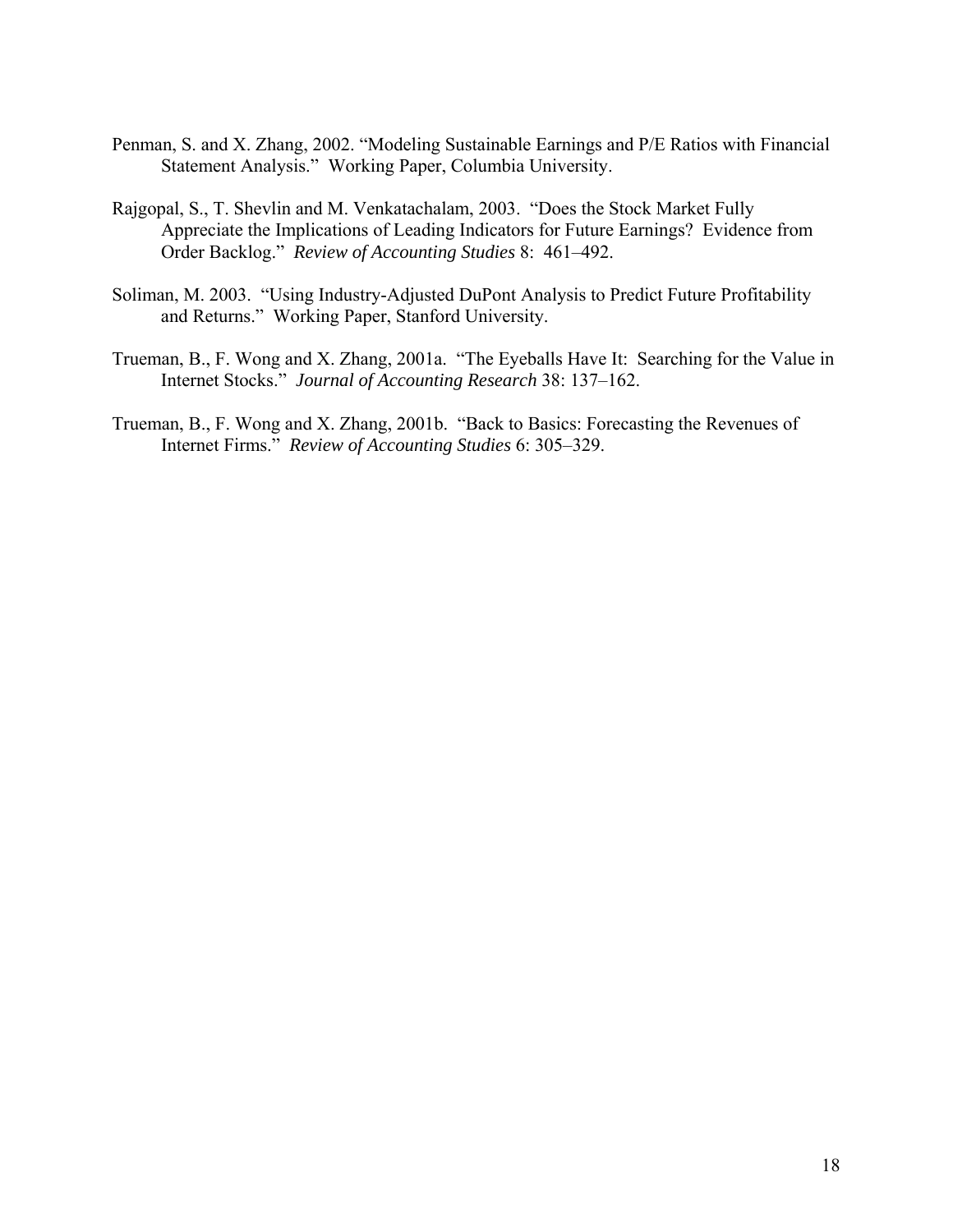

Figure 1: Comparison of IBES and Model 1 (1999-2003 and 2004-2007)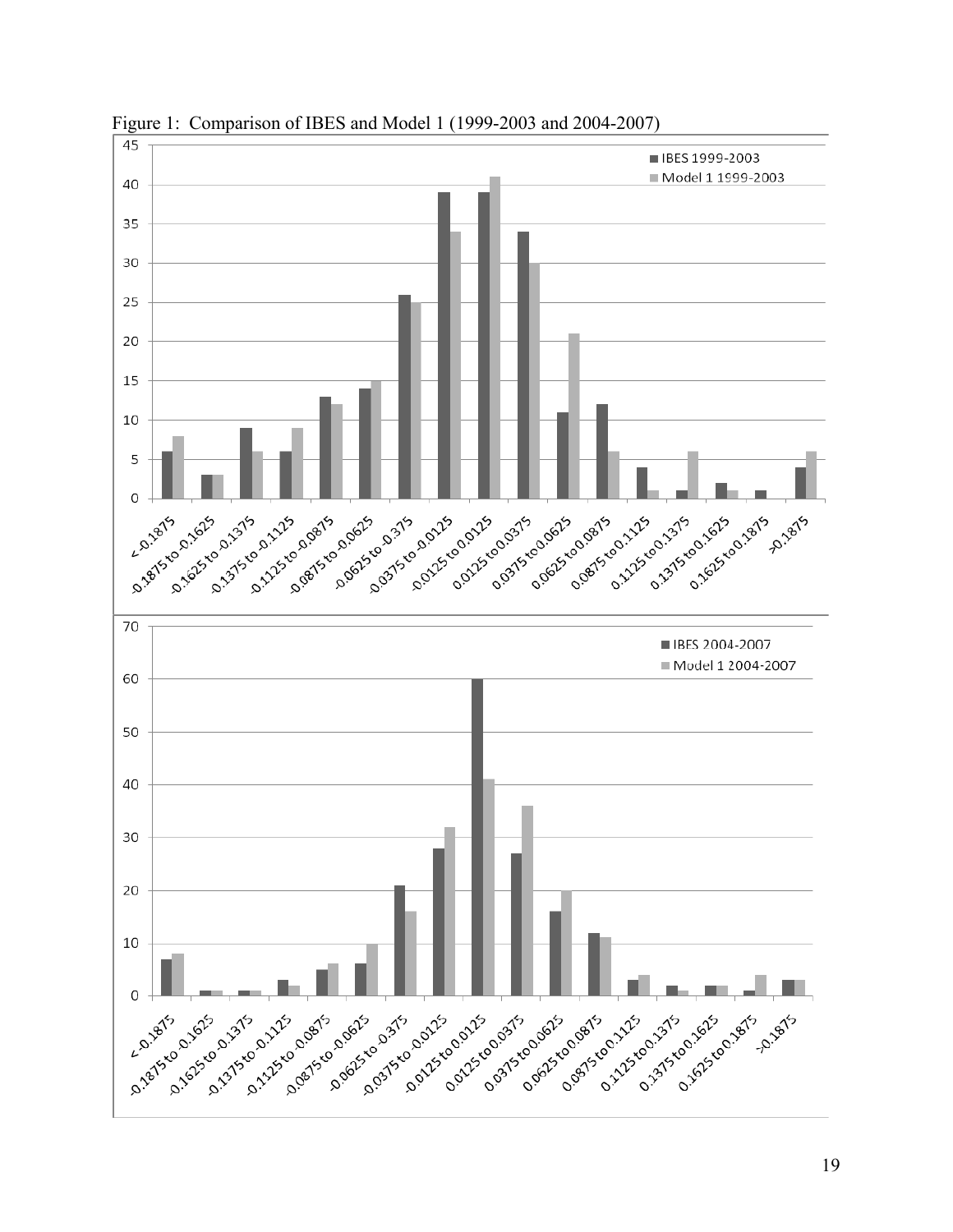|                          |              |               |                         | Average | Average       |
|--------------------------|--------------|---------------|-------------------------|---------|---------------|
|                          | <b>Sales</b> | <b>Stores</b> |                         | Sales   | <b>Stores</b> |
| Abercrombie              | 1,319        | 432           | Neiman-Marcus           | 3,099   | 47            |
| American Eagle           | 1,539        | 746           | Nordstrom               | 6,026   | 138           |
| Ann Taylor               | 1,139        | 456           | Office Depot            | 11,527  | 882           |
| Autozone                 | 4,516        | 2,917         | Officemax               | 3,897   | 757           |
| <b>BJS</b>               | 5,759        | 132           | O Reilly                | 845     | 642           |
| <b>Barnes and Noble</b>  | 4,118        | 1,350         | Pacific Sunwear         | 761     | 686           |
| Bed, Bath and Beyond     | 2,865        | 392           | Pathmark                | 3,880   | 139           |
| Best Buy                 | 15,350       | 743           | Penney, JC              | 25,311  | 2,634         |
| <b>Big Lots</b>          | 3,245        | 1,437         | Pep Boys                | 2,044   | 586           |
| Bombay                   | 471          | 440           | Petsmart                | 2,778   | 627           |
| <b>Borders</b>           | 3,256        | 1,214         | Pier 1 Imports          | 1,382   | 920           |
| Buckle                   | 339          | 250           | Radioshack              | 4,915   | 5,024         |
| <b>CVS</b>               | 25,062       | 4,595         | Rite Aid                | 10,789  | 3,227         |
| Caseys                   | 1,627        | 1,103         | <b>Ross Stores</b>      | 2,518   | 406           |
| <b>Charming Shoppes</b>  | 1,818        | 1,830         | Ruddick                 | 2,331   | 140           |
| Childrens Place          | 846          | 628           | Safeway                 | 26,204  | 1,464         |
| Circuit City             | 9,949        | 851           | <b>Saks</b>             | 5,623   | 321           |
| Claires                  | 1,025        | 2,677         | <b>Sears</b>            | 39,745  | 851           |
| <b>Cost Plus</b>         | 570          | 151           | 7-Eleven                | 8,236   | 5,685         |
| Costco                   | 35,073       | 338           | Sharper Image           | 426     | 122           |
| Dillards                 | 7,727        | 313           | Smart and Final         | 1,689   | 203           |
| Dollar General           | 5,158        | 5,261         | <b>Sports Authority</b> | 1,405   | 192           |
| Dress Barn               | 795          | 876           | <b>Staples</b>          | 10,263  | 1,243         |
| Family                   | 3,632        | 4,093         | <b>Starbucks</b>        | 3,299   | 3,527         |
| Freds                    | 1,007        | 408           | <b>TJX</b>              | 11,345  | 1,731         |
| Gap, The                 | 11,912       | 2,656         | Talbots                 | 1,543   | 848           |
| Great A & P              | 10,082       | 788           | Target                  | 32,850  | 1,162         |
| Group 1 Automotive       | 5,036        | 126           | Tiffany                 | 1,788   | 130           |
| Guitar Center            | 1,073        | 106           | Toys R Us               | 10,986  | 1,305         |
| Gymboree                 | 519          | 577           | <b>Trans World</b>      | 938     | 741           |
| Hancock Fabrics          | 401          | 454           | <b>Tween Brands</b>     | 586     | 491           |
| <b>Haverty Furniture</b> | 703          | 109           | Tweeter                 | 552     | 124           |
| Home Depot               | 49,634       | 1,253         | <b>Urban Outfitters</b> | 583     | 109           |
| Hot Topic                | 320          | 347           | Wal-Mart                | 178,897 | 2,604         |
| Intimate Apparel         | 3,536        | 1,720         | Walgreen                | 21,909  | 3,128         |
| Jo-Ann Stores            | 1,448        | 925           | Weis Markets            | 1,979   | 193           |
| Kohls                    | 8,499        | 454           | West Marine             | 544     | 273           |
| Limited                  | 9,409        | 4,594         | Wet Seal                | 420     | 411           |
| Linens N Things          | 2,058        | 388           | Whole Foods             | 2,466   | 118           |
| Longs Drug               | 4,035        | 430           | Wild Oats               | 841     | 97            |
| Lowes                    | 24,704       | 801           | Williams-Sonoma         | 1,619   | 359           |
| May Department           | 13,403       | 645           | Wolohan                 | 365     | 50            |
| Mens Wearhouse           | 1,095        | 553           | Zale                    | 1,894   | 1,826         |
| Michaels                 | 2,540        | 811           |                         |         |               |

Table 1: Sample Firms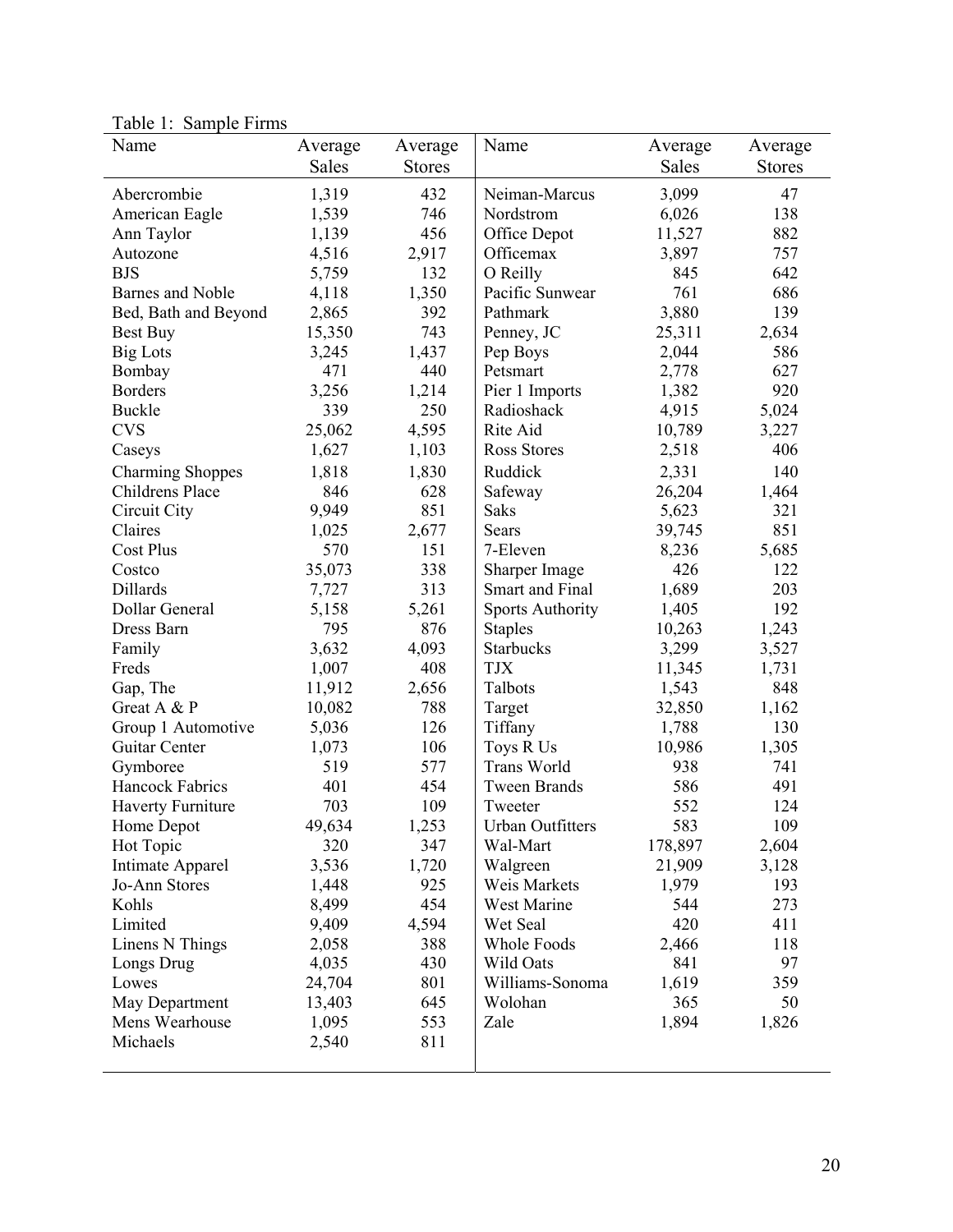| Variables                                            | Mean           | Median       | <b>Std Dev</b> | First Quartile | Third Quartile   |
|------------------------------------------------------|----------------|--------------|----------------|----------------|------------------|
| Sales                                                | 9,295.5        | 2,415.4      | 25,714.8       | 929.1          | 8,177.8          |
| <b>Sales Growth</b>                                  | 12.9%          | 10.6%        | 15.4%          | 4.2%           | 18.4%            |
| Comparable Store<br><b>Sales Growth</b>              | 3.8%           | 3.8%         | 6.2%           | 0.9%           | 7.0%             |
| <b>Industry Sales</b><br>Growth                      | 4.3%           | 4.1%         | 4.7%           | 1.4%           | 7.1%             |
| <b>Total Stores</b>                                  | 1,131          | 629          | 1,365          | 231            | 1,333            |
| <b>Store Growth</b>                                  | 9.7%           | 6.5%         | 20.8%          | 0.9%           | 13.2%            |
| Change in Stores                                     | 64             | 27           | 217            | $\overline{4}$ | 81               |
| New Stores                                           | 99             | 44           | 187            | 14             | 104              |
| Mid Stores                                           | 96             | 42           | 182            | 14             | 100              |
| <b>Closed Stores</b>                                 | 35             | 5            | 128            | $\mathbf{1}$   | 33               |
| Old Stores                                           | 936            | 494          | 1,187          | 186            | 1,093            |
| Comp-adjusted<br>change in $#$ of<br>existing stores | 77             | 34           | 195            | $\,8\,$        | 102              |
| Comp-adjusted<br>change in # of new<br>stores        | $\mathfrak{Z}$ | $\mathbf{1}$ | 72             | $-3$           | $\boldsymbol{7}$ |

Table 2: Descriptive Statistics

There are 1,036 firm-year observations and 87 individual firms. Sales is Annual Net Sales for fiscal year t (Compustat #12), Sales Growth is  $[(Sales_{t}-Sales_{t-1})/Sales_{t-1}]$ . Comparable Store Sales Growth is equal to Sales Growth for stores that were open for the entire current year and the entire prior year (see Old Stores below). Total Stores is equal to the total number of stores open at the end of fiscal year t. Store Growth is  $[(Total Stores_t - Total$  $\text{Stores}_{t-1}$ /Total Stores<sub>t-1</sub>]. Change in Stores is Total Stores<sub>t</sub> – Total Stores<sub>t-1</sub>. New Stores is equal to the number of stores opened during fiscal year t. Mid Stores is equal to the number of New Stores opened in year t–1. Closed Stores is equal to the number of stores closed during fiscal year t. Old Stores is equal to the number of stores that were open for all of year t and t–1, so that Old Stores = Total Stores – New Stores – Mid Stores. The comp-adjusted changes in the number of existing and new stores are the independent variables from equation 7; new and closed stores are assumed to occur halfway through the year.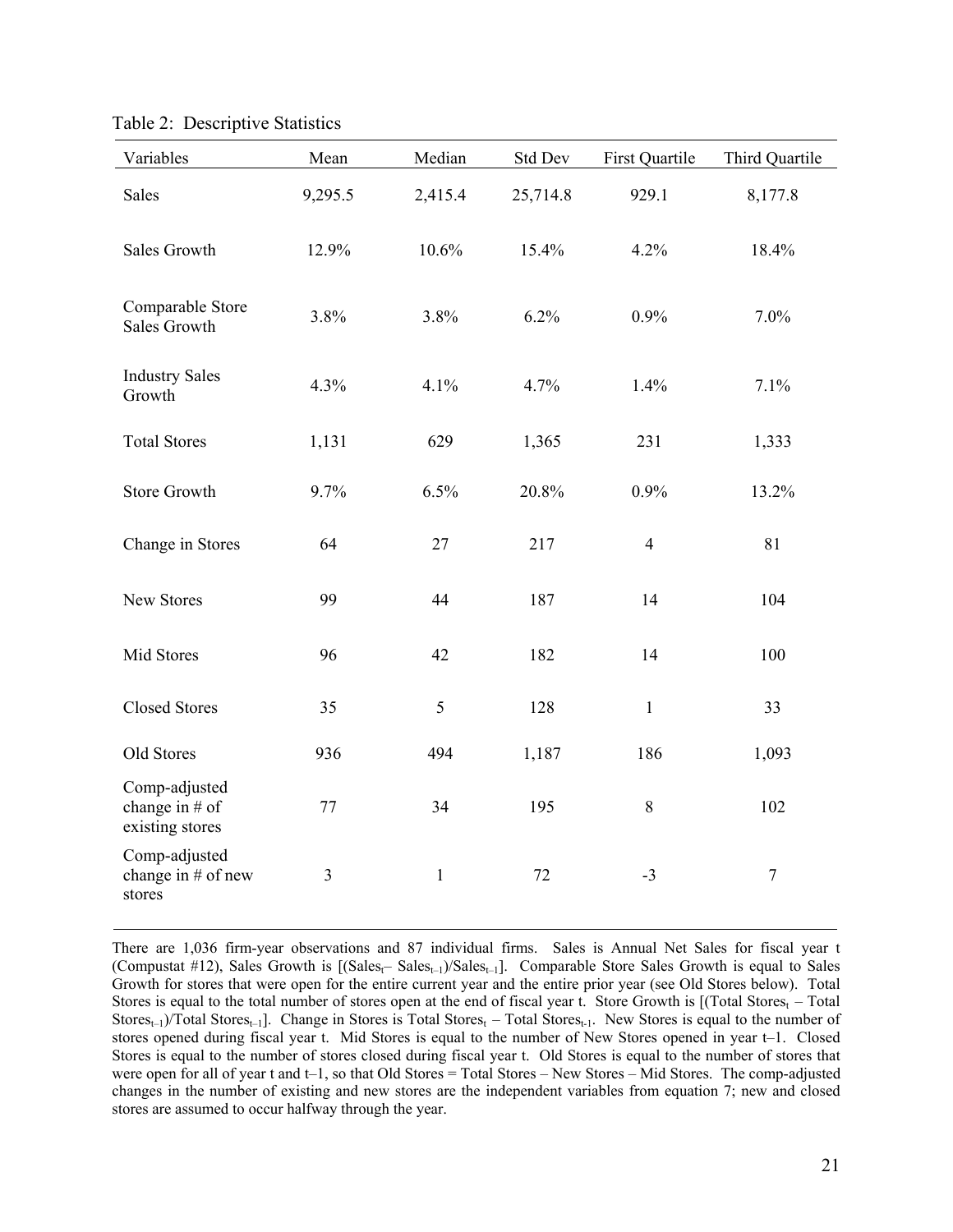#### Table 3: Spearman Correlation Table

|                                                      | Sales Growth         | Comp. Store<br>Sales Growth | Industry<br>Sales Growth | <b>Total Stores</b>  | Store<br>Growth      | Change in<br><b>Stores</b> | Comp-adjusted<br>change in $#$ of<br>existing stores | Comp-adjusted<br>change in $#$ of<br>new stores |
|------------------------------------------------------|----------------------|-----------------------------|--------------------------|----------------------|----------------------|----------------------------|------------------------------------------------------|-------------------------------------------------|
| Sales                                                | $-0.170$<br>(0.0001) | 0.001<br>(0.9688)           | 0.006<br>(0.8391)        | 0.550<br>(0.0001)    | $-0.193$<br>(0.0001) | 0.158<br>(0.0001)          | 0.295<br>(0.0001)                                    | 0.013<br>(0.6692)                               |
| Sales Growth                                         |                      | 0.627<br>(0.0001)           | 0.207<br>(0.0001)        | $-0.066$<br>(0.0348) | 0.692<br>(0.0001)    | 0.520<br>(0.0001)          | 0.469<br>(0.0001)                                    | 0.303<br>(0.0001)                               |
| Comparable Store<br>Sales Growth                     |                      |                             | 0.221<br>(0.0001)        | 0.014<br>(0.6578)    | 0.221<br>(0.0001)    | 0.173<br>(0.0001)          | 0.404<br>(0.0001)                                    | 0.235<br>(0.0001)                               |
| <b>Industry Sales</b><br>Growth                      |                      |                             |                          | 0.009<br>(0.7840)    | 0.128<br>(0.0001)    | 0.118<br>(0.0002)          | 0.143<br>(0.0001)                                    | 0.101<br>(0.0015)                               |
| <b>Total Stores</b>                                  |                      |                             |                          |                      | $-0.155$<br>(0.0001) | 0.385<br>(0.0001)          | 0.582<br>(0.0001)                                    | 0.071<br>(0.0219)                               |
| Store Growth                                         |                      |                             |                          |                      |                      | 0.749<br>(0.0001)          | 0.333<br>(0.0001)                                    | 0.466<br>(0.0001)                               |
| Change in Stores                                     |                      |                             |                          |                      |                      |                            | 0.664<br>(0.0001)                                    | 0.453<br>(0.0001)                               |
| Comp-adjusted<br>change in $#$ of<br>existing stores |                      |                             |                          |                      |                      |                            |                                                      | 0.081<br>0.0088                                 |

There are 1,036 firm-year observations and 87 individual firms. Sales is Annual Net Sales for fiscal year t (Compustat #12), Sales Growth is [(Salest– Salest– 1)/Sales<sub>t-1</sub>]. Comparable Store Sales Growth is equal to Sales Growth for stores that were open for the entire current year and the entire prior year (see Old Stores below). Total Stores is equal to the total number of stores open at the end of fiscal year t. Store Growth is  $[(Total stores<sub>t</sub> - Total States<sub>t-1</sub>)]$ . Change in Stores is Total Stores<sub>t</sub> – Total Stores<sub>t-1</sub>. The comp-adjusted changes in the number of existing and new stores are the independent variables from equation 7; new and closed stores are assumed to occur halfway through the year.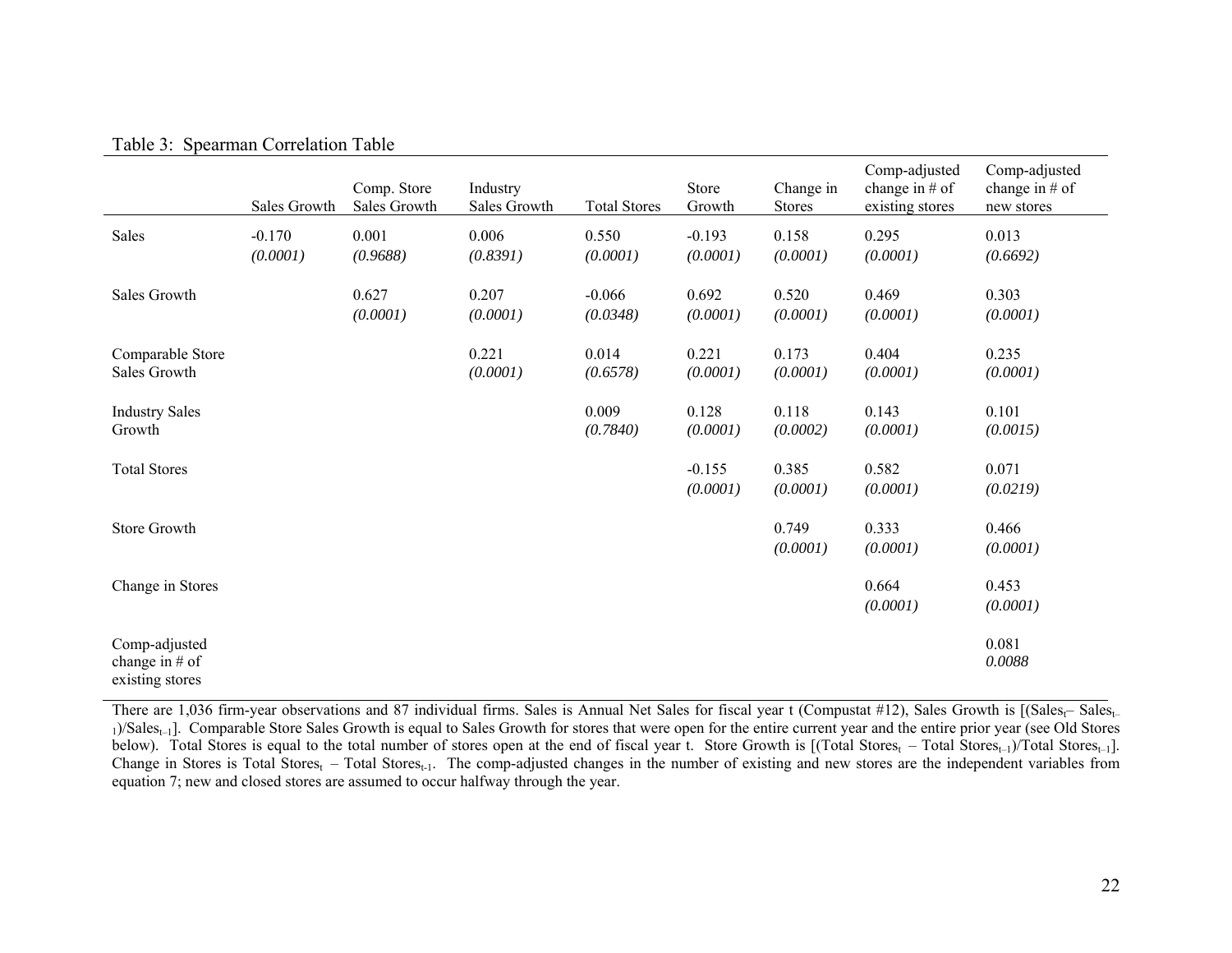# Table 4: In Sample Comparison of Models

|                                                          |                  | <b>Median Estimated Sales Rates</b><br>(p-values) |                 | <b>Percent Positive Sales Rates</b> |                           | Mean (Median)        | Median                           |
|----------------------------------------------------------|------------------|---------------------------------------------------|-----------------|-------------------------------------|---------------------------|----------------------|----------------------------------|
| Models                                                   |                  | Old Rate                                          | NewRate         | Old                                 | <b>New</b>                | $k \in (0.8, 1.2)$   | Adjusted $R^2$                   |
| Model 1: New/Old, $k = 1$                                |                  | 3.51<br>(0.001)                                   | 3.73<br>(0.014) | 98.9%                               | 92.0%                     | n/a                  | 91.7%                            |
| Model 2: New/Old, $k \in (.8, 1.2)$                      |                  | 3.70<br>(0.001)                                   | 3.98<br>(0.012) | 98.9%                               | 92.0%                     | 1.0(1.0)             | 92.8%                            |
| Panel B – In Sample Regression Errors for Models $1 - 6$ |                  |                                                   |                 |                                     |                           |                      |                                  |
|                                                          | Model 1<br>$k=1$ | Model 2<br>$k \in (.8, 1.2)$                      |                 | Model 3<br>$(1+G)(1+C)-1$           | Model 4<br>Mean Reversion | Model 5<br>ChgStores | Model 6<br>ChgNew/<br>Old Stores |
| Median of Median<br>[ Residual /Sales]                   | 2.49%            | 1.99%                                             | 3.24%           |                                     | 4.50%                     | 4.61%                | $4.04\%$                         |

# Panel A - In Sample Estimation Results for Model 1 and Model 2

The dependent variable is the change in sales from year t–1 to year t ( $\triangle SALES<sub>t</sub>$ ), where sales is Annual Net Sales for fiscal year t (Compustat #12). There are 1,036 firm-year observations and 87 individual firms. Regressions are estimated by firm with a minimum of 6 and a median of 12 observations per regression. Regressions are estimated without intercepts using ordinary least squares. All p-values are for one-tailed tests. The adjusted  $R<sup>2</sup>$  has been modified to reflect the absence of a constant term (see footnote 13). Descriptions of the six models follow.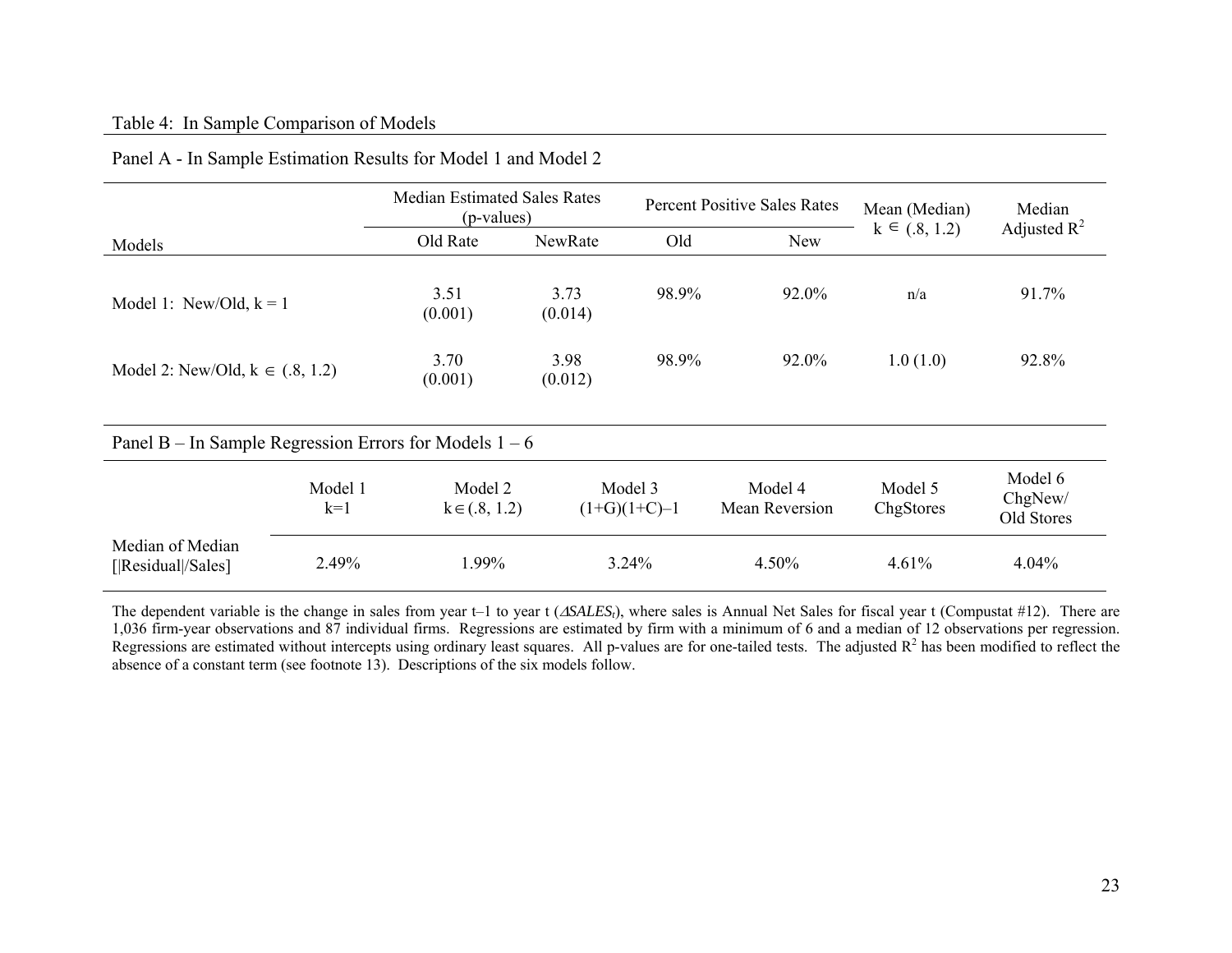Table 4, Continued

LMR Models

Model 1:

$$
\Delta Sales_{T-\tau} = \left[ \frac{(1+C_{T-\tau})(O_{T-\tau} + M_{T-\tau}) - (O_{T-\tau-1} + M_{T-\tau-1})}{\prod_{i=T-\tau}^{T} (1+C_i)} \right] R_T^o + \left[ \frac{(1+C_{T-\tau})N_{T-\tau} - N_{T-\tau-1}}{\prod_{i=T-\tau}^{T} (1+C_i)} \right] R_T^N
$$

Model 2:

$$
\Delta Sales_{T-\tau} = \left[ \frac{(1+C_{T-\tau})Q_{t-\tau}(O_{T-\tau}+kM_{T-\tau})-(O_{T-\tau-1}+kM_{T-\tau-1})}{\prod_{i=T-\tau}^{T}(1+C_i)Q_i} \right] R_T^O + \left[ \frac{(1+C_{T-\tau})Q_{t-\tau}N_{T-\tau}-N_{T-\tau-1}}{\prod_{i=T-\tau}^{T}(1+C_i)Q_i} \right] R_T^N
$$

$$
\text{Model 3:} \qquad \Delta \text{Sales}_{T-\tau} = \left( \left[ \left( \left[ (O_{T-\tau} + M_{T-\tau} + N_{T-\tau}) - (O_{T-\tau-1} + M_{T-\tau-1} + N_{T-\tau-1}) \right] \right. \right. \\ \left. \qquad \qquad \left. \left( O_{T-\tau-1} + M_{T-\tau-1} + N_{T-\tau-1} \right) \right) \times \left( 1 + C_t \right) \right] - 1 \right) \times \text{Sales}_{t-1}
$$

where

 $N_t$  = number of new stores opened in year t (i.e. 'new' stores)  $M_t = N_{t-1}$  = number of new stores opened in year t–1 (i.e. 'mid' stores)  $D_t$  = number of stores closed in year t (i.e. 'dead' stores)  $O_t$  = number of stores open for at least 2 years and open at the end of year t (i.e. 'old' stores)  $C_t$  = comparable store sales growth, where comparable stores have been open two full years and are open at the end of year t, and

$$
Q_t = \frac{O_{t-1} - D_t + kM_{t-1}}{O_t}
$$
, where *k* in the set {.8, .9, 1, 1.1, 1.2}.

Models 1 and 2 estimate the sales-generating rates  $R_T^O$  and  $R_T^N$ .

#### Ad hoc Models

Model 4:  $\Delta Sales_{T-\tau} = Sales_{T-\tau-1}SG_i$ , where  $SG_i$  is the median sales growth in year t for each decile j, and j is formed in year t–1 based upon the sales growth in year t–1.

Model 5:  $\Delta$ Sales<sub>T-τ</sub> =  $\beta$ [(O<sub>T-τ</sub> + M<sub>T-τ</sub> + N<sub>T-τ</sub>) – (O<sub>T-τ-1</sub> + M<sub>T-τ-1</sub> + N<sub>T-τ-1</sub>)].

Model 6:  $\Delta$ Sales<sub>T-τ</sub> =  $\gamma_1[(O_{T-\tau} + M_{T-\tau}) - (O_{T-\tau-1} + M_{T-\tau-1})] + \gamma_2[N_{T-\tau} - N_{T-\tau-1}].$ 

Notes: Model 4 estimates the growth rates  $SG_i$ , model 5 estimates the parameter β and model 6 estimates the parameters  $\gamma_1$  and  $\gamma_2$ .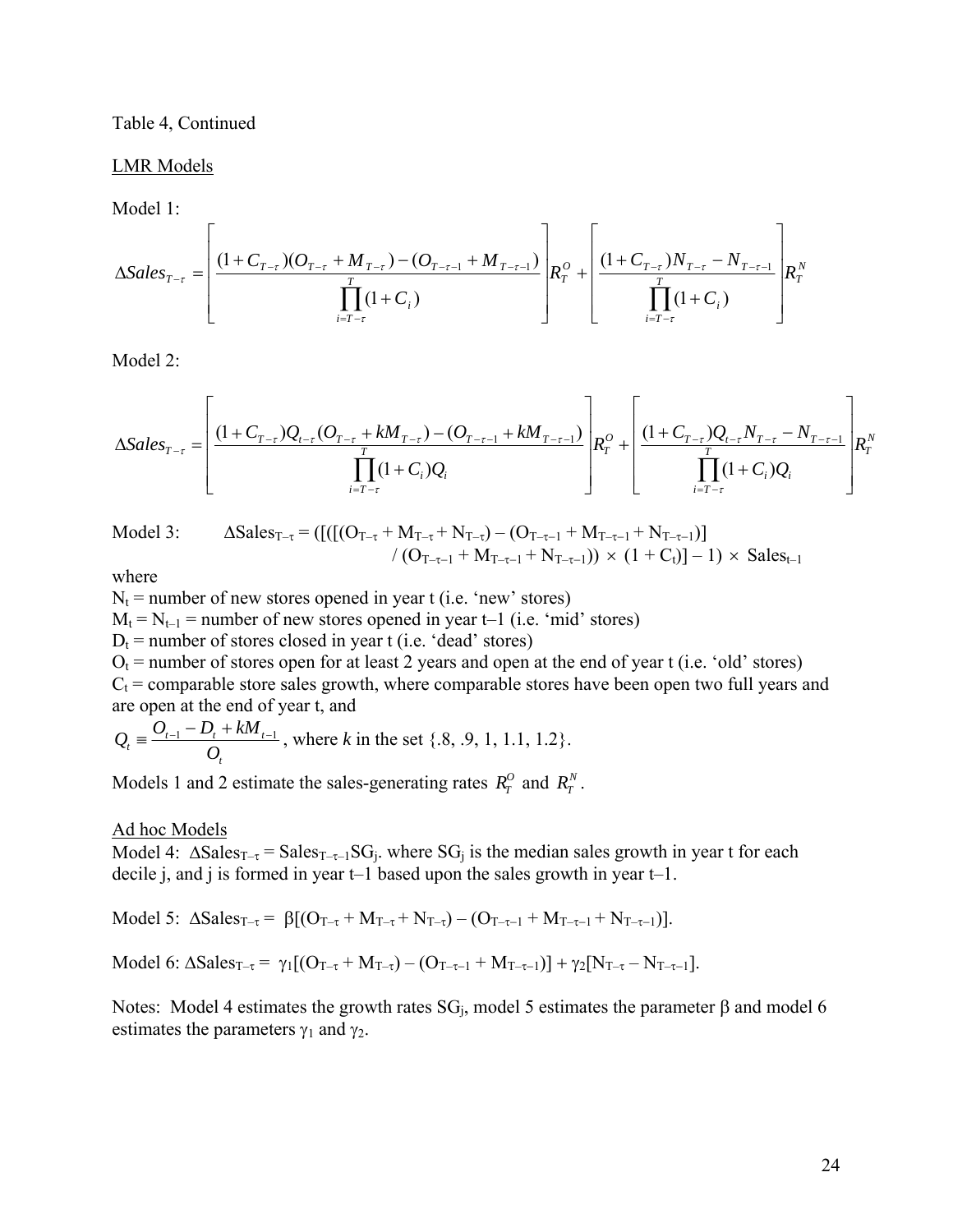| Name              | Old      | <b>New</b>            | Adjusted            | Name                    | Old                   | <b>New</b>             | Adjusted            |
|-------------------|----------|-----------------------|---------------------|-------------------------|-----------------------|------------------------|---------------------|
|                   | Rate     | Rate                  | $R^2$               |                         | Rate                  | Rate                   | $R^2$               |
| Abercrombie       | 3.52     | 5.25                  | 93.4                | Neiman-Marcus           | 58.73                 | 39.93*                 | 88.4                |
| American Eagle    | 3.09     | 3.00                  | 91.1                | Nordstrom               | 33.31                 | 42.84                  | 78.9                |
| Ann Taylor        | 2.78     | 3.00                  | 97.5                | Office Depot            | 9.12                  | 20.01                  | 57.8                |
| Autozone          | 1.40     | 0.57                  | $92.7^F$            | Officemax               | 4.65                  | 7.16                   | 96.9                |
| <b>BJS</b>        | 46.48    | 40.54                 | 96.1                | O Reilly                | 1.25                  | 2.40                   | 92.9 <sup>F</sup>   |
| Barnes & Noble    | 0.75     | $0.81$ <sup>*</sup>   | 58.8                | Pacific Sunwear         | 1.20                  | 1.80                   | 99.0                |
| Bed, Bath, Beyond | 6.57     | 15.65                 | $96.7^F$            | Pathmark                | 14.56                 | $9.50^*$               | 37.4                |
| Best Buy          | $2.19*$  | $1.87*$               | $-7.5$              | Penney, JC              | 6.29                  | 2.14                   | $95.9^{F}$          |
| <b>Big Lots</b>   | 2.22     | 3.24                  | 85.6                | Pep Boys                | 3.31                  | $-3.68$                | $76.3^F$            |
| Bombay            | 0.77     | 1.51                  | 73.6                | Petsmart                | 3.95                  | 3.45                   | 96.8                |
| <b>Borders</b>    | 2.74     | $5.88^*$              | 28.6                | Pier 1 Imports          | 1.09                  | 1.92                   | 95.5                |
| <b>Buckle</b>     | 1.47     | 2.58                  | 97.3                | Radioshack              | $0.03*$               | $7.35^*$               | $-8.8$              |
| <b>CVS</b>        | 6.91     | 9.22                  | $92.3^F$            | Rite Aid                | 6.11                  | 2.75                   | $83.8$ <sup>F</sup> |
| Caseys            | 2.64     | 3.99                  | 98.7                | Ross Stores             | 6.67                  | 7.88                   | 97.8                |
| Charming Shop.    | 1.09     | 0.65                  | 56.7                | Ruddick                 | 12.37                 | 36.42                  | 42.1                |
| Childrens Place   | 1.78     | 1.27                  | $98.7^{F}$          | Safeway                 | 19.84                 | 38.11                  | 65.0 <sup>F</sup>   |
| Circuit City      | 2.40     | $2.18^*$              | 24.7                | <b>Saks</b>             | $8.45^*$              | $-8.13$ <sup>*</sup>   | $-2.9$              |
| Claires           | 0.50     | 0.34                  | 90.0                | <b>Sears</b>            | $-25.35$ <sup>*</sup> | $-488.10$ <sup>*</sup> | $-13.6$             |
| <b>Cost Plus</b>  | 3.47     | 3.73                  | 97.3                | 7-Eleven                | 2.54                  | $-3.67$ <sup>*</sup>   | 44.0                |
| Costco            | 120.77   | 206.59                | 98.4                | Sharper Image           | 2.43                  | 5.17                   | 94.3                |
| Dillards          | 20.20    | 25.33                 | $94.4^{F}$          | Smart and Final         | 7.95                  | 14.16                  | 40.4                |
| Dollar General    | 1.08     | 2.23                  | $99.3^{F}$          | <b>Sports Authority</b> | 6.19                  | 6.34                   | 96.4                |
| Dress Barn        | 0.90     | 0.95                  | 94.0                | <b>Staples</b>          | 9.25                  | 14.89                  | 91.0                |
| Family            | 1.02     | 1.19                  | 98.7                | <b>Starbucks</b>        | 1.18                  | $0.66*$                | 98.9                |
| Freds             | 2.33     | 3.40                  | 95.5                | <b>TJX</b>              | 6.74                  | $-2.01$ <sup>*</sup>   | 76.3                |
| Gap, The          | 4.03     | 5.23                  | 67.5                | Talbots                 | 1.49                  | 2.94                   | $91.8^{F}$          |
| Great A & P       | 6.55     | $3.79^{\dagger}$      | 30.2                | Target                  | 30.84                 | 146.59                 | 88.2                |
| Group 1 Auto.     | 58.71    | 62.31                 | 47.1                | Tiffany                 | 15.30                 | 13.02                  | 94.2                |
| Guitar Center     | 10.52    | $4.44^*$              | 91.7                | Toys R Us               | 5.91                  | 12.68                  | 47.9                |
| Gymboree          | 1.12     | 1.10                  | 96.5                | Trans World             | 1.03                  | 2.10                   | 84.5                |
| Hancock Fabrics   | 0.37     | 0.82                  | 12.4                | <b>Tween Brands</b>     | 1.24                  | 2.50                   | 97.1                |
| Haverty Furniture | 5.50     | 8.48                  | 74.7                | Tweeters                | 4.37                  | $1.05^*$               | 90.9 <sup>F</sup>   |
| Home Depot        | 39.30    | $-29.18$ <sup>*</sup> | 88.7                | <b>Urban Outfitters</b> | 5.98                  | 7.87                   | 99.2                |
| Hot Topic         | 0.89     | 1.04                  | 97.9                | Wal-Mart                | 111.65                | 322.74                 | 93.5                |
| Intimate Apparel  | 1.92     | $1.68*$               | 91.7                | Walgreen                | 7.86                  | 20.78                  | 98.1                |
| Jo-Ann Stores     | 1.91     | 2.63                  | 54.6                | Weis Markets            | 7.85                  | 10.68                  | 60.9                |
| Kohls             | 16.48    | 62.38                 | 98.9 <sup>F</sup>   | West Marine             | 1.47                  | 2.66                   | 84.4 <sup>F</sup>   |
| Limited           | 1.42     | 4.05                  | 57.3                | Wet Seal                | 1.06                  | 1.38                   | $94.2^F$            |
| Linens N Things   | 4.68     | 8.90                  | 95.7                | Whole Foods             | 29.85                 | 43.33                  | 97.5                |
| Longs Drug        | 8.72     | 14.01                 | 89.9                | Wild Oats               | 10.30                 | 11.27                  | 88.5                |
| Lowes             | 31.19    | 88.70                 | $97.6$ <sup>F</sup> | Williams-Son.           | 6.87                  | 8.05                   | 91.9                |
| May Dept          | $1.06^*$ | $-0.57$ <sup>*</sup>  | $-20.3$             | Wolohan                 | 5.17                  | 6.54                   | 94.9                |
| Mens Wearhouse    | 2.48     | 3.64                  | $96.6^F$            | Zale                    | 0.62                  | 0.76                   | 60.5                |
| Michaels          | 3.33     | 5.52                  | $98.2^F$            |                         |                       |                        |                     |
|                   |          |                       |                     |                         |                       |                        |                     |

Table 5: In-Sample Firm Specific Estimates for Model 1

All coefficients are statistically significant at  $p < .10$  (one-tailed) unless denoted with a "\*".<br>
<sup>F</sup> The null that Old Rate is equal to the New Rate is rejected at  $p < .10$  (two-tailed).

The median firm has 12 observations. Regressions are estimated without intercepts using ordinary least squares. The adjusted  $R^2$ s have been modified to reflect the absence of a constant term (see footnote 13). See Table 4 for model 1 and related definitions.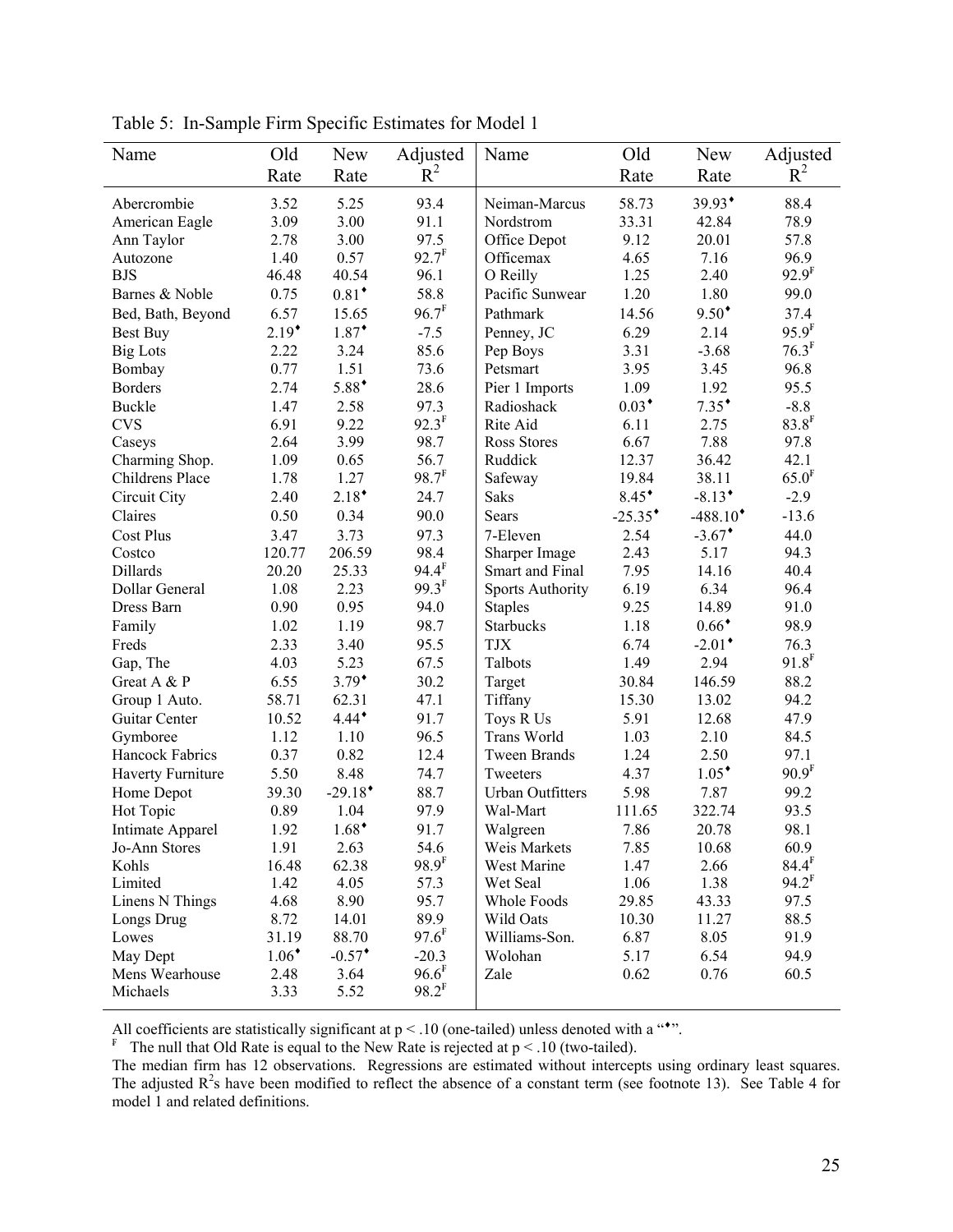|                                                                                              | Model 1:<br>$k = 1$ | Model 2:<br>$k \in (.8, 1.2)$ | Model 3:<br>$(1+g)(1+c)-1$ |
|----------------------------------------------------------------------------------------------|---------------------|-------------------------------|----------------------------|
| <b>Foresight Assumption</b>                                                                  | Median Error        | Median Error                  | Median Error               |
| Perfect Foresight for both Comp Growth and<br>Change in Stores                               | 2.39%               | 2.80%                         | 2.95%                      |
| Perfect Foresight for Comp Growth but not<br>Change in Stores (using store forecasts)        |                     |                               |                            |
| provided by firm)                                                                            | 2.87%               | $2.65\%$                      | 2.73%                      |
| Perfect Foresight for Change in Stores but not<br>Comp Growth (using prior year comp growth) | $4.34\%$            | 4.15%                         | 4.63%                      |

# Table 6: Out-of-Sample Forecast Errors Using a Five-Year Estimation Period with Perfect Foresight of Inputs

The dependent variable  $\Delta SALES_{T+1}$ , is the change in sales, where Sales is Annual Net Sales (Compustat #12). There are 87 individual firms and 1,036 firm-year observations. Estimation periods are exactly five observations per firm. Regressions are estimated without intercepts using ordinary least squares. The models require an estimate of comparable store sales growth for the year being forecasted and an estimate of the change in the number of stores. Median Error is equal to the median of each firm's individual median absolute residual scaled by sales (i.e. Median of Median [[Residual|/Sales]). The out-of-sample residual is  $\Delta SALES<sub>HAT</sub> - \Delta SALES<sub>t</sub>$  where  $\Delta SALES<sub>HAT</sub>$  is estimated by multiplying the coefficients generated from the estimation period to forecasted values of stores and comparable store sales growth. See Table 4 for model descriptions and additional variable definitions.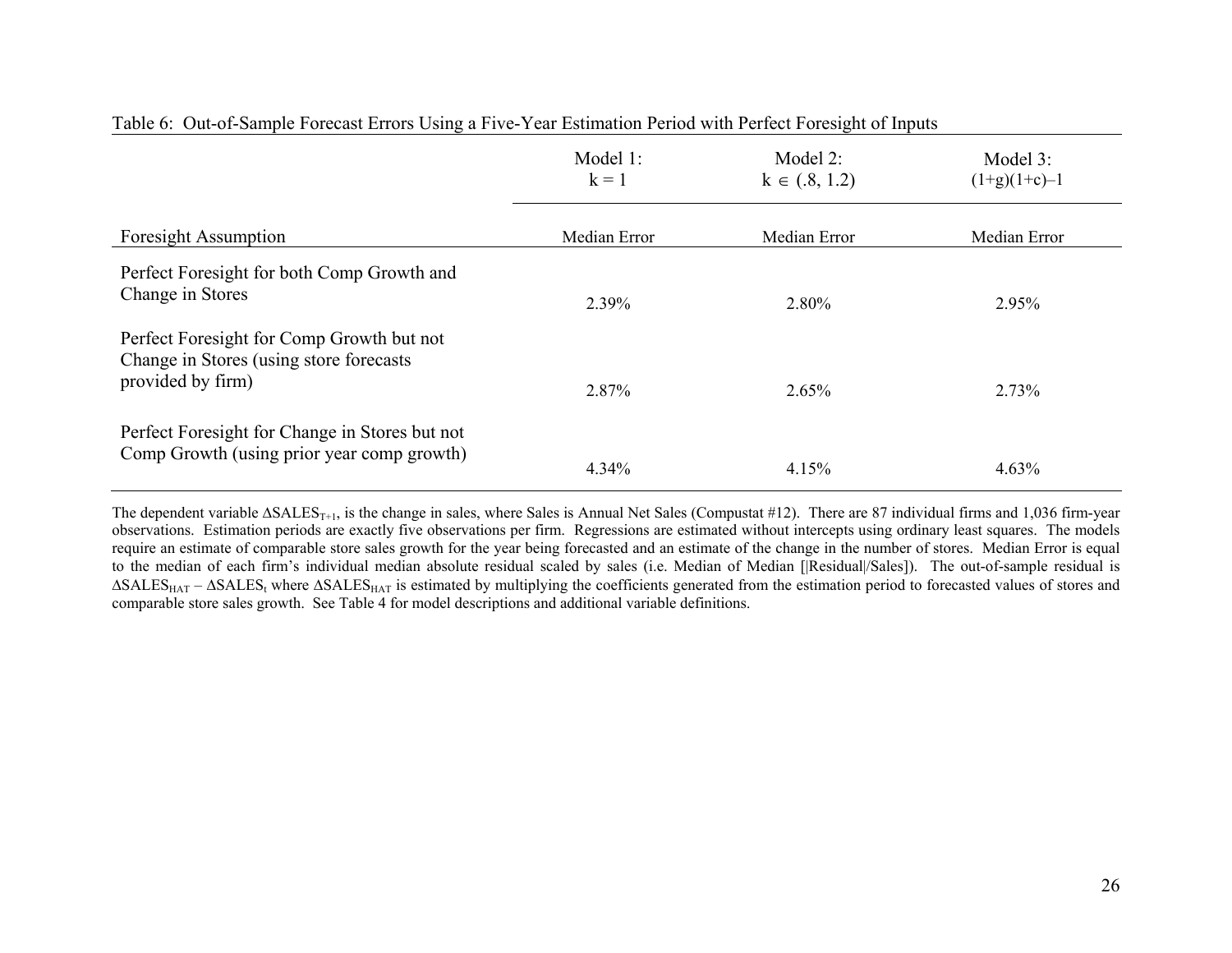| Variables                                             | Comparable<br><b>Store Sales</b><br>Growth | Prior Year<br>Comparable<br><b>Store Sales</b><br>Growth | <b>Industry Sales</b><br>Growth | Walmart<br>Comparable<br><b>Store Sales</b><br>Growth |
|-------------------------------------------------------|--------------------------------------------|----------------------------------------------------------|---------------------------------|-------------------------------------------------------|
|                                                       |                                            |                                                          |                                 |                                                       |
| Comparable Store                                      | 1.000                                      | 0.509                                                    | 0.215                           | 0.127                                                 |
| <b>Sales Growth</b>                                   |                                            | (0.0001)                                                 | (0.0001)                        | (0.0001)                                              |
| Prior Year<br>Comparable Store<br><b>Sales Growth</b> |                                            | 1.000                                                    | 0.220<br>(0.0001)               | 0.136<br>(0.0001)                                     |
| <b>Industry Sales</b>                                 |                                            |                                                          | 1.000                           | 0.095                                                 |
| Growth                                                |                                            |                                                          |                                 | (0.0045)                                              |
| Walmart<br>Comparable Store<br><b>Sales Growth</b>    |                                            |                                                          |                                 | 1.000                                                 |

Table 7: Spearman Correlation Table for Comparable Store Sales Growth Estimation

There are 891 firm-year observations. Comparable Store Sales Growth is the growth in sales attributable to stores that have been open for two full years and remain open at the end of fiscal year t. Industry Sales Growth is the monthly sales growth for the firm's NAICS code taken from the Advance Monthly Retail Sales Report provided by the US Census Bureau. Both the Industry Sales Growth and the Walmart Comparable Store Sales Growth are obtained in the third month of fiscal year t.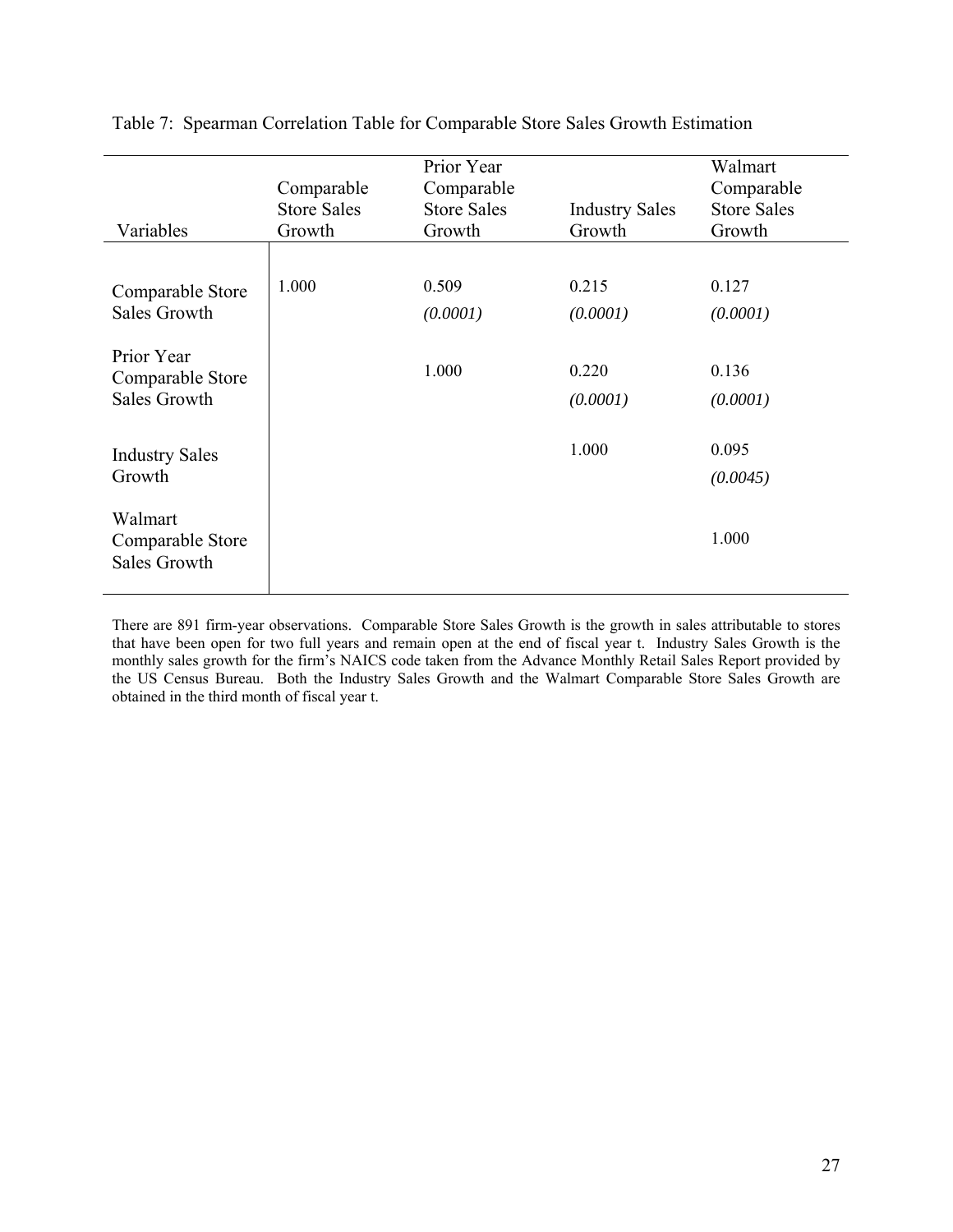|                                                 | Dependent Variable: Comparable Store Sales Growth |                              |                              |                              |  |
|-------------------------------------------------|---------------------------------------------------|------------------------------|------------------------------|------------------------------|--|
| Variables                                       | Coefficient<br>(t-statistic)                      | Coefficient<br>(t-statistic) | Coefficient<br>(t-statistic) | Coefficient<br>(t-statistic) |  |
|                                                 |                                                   |                              |                              |                              |  |
|                                                 | 0.021                                             | 0.014                        | 0.008                        | 0.02                         |  |
| Intercept                                       | (9.31)                                            | (5.17)                       | (1.55)                       | $(n.a.)^{27}$                |  |
|                                                 |                                                   |                              |                              |                              |  |
| Prior Year                                      | 0.412                                             | 0.383                        | 0.402                        | 0.457                        |  |
| Comparable Store                                |                                                   |                              |                              |                              |  |
| Sales Growth                                    | (13.15)                                           | (12.05)                      | (12.79)                      | (15.14)                      |  |
|                                                 |                                                   | 0.182                        |                              |                              |  |
| <b>Industry Sales Growth</b>                    |                                                   | (4.30)                       |                              |                              |  |
|                                                 |                                                   |                              |                              |                              |  |
|                                                 |                                                   |                              |                              |                              |  |
| Walmart Comparable                              |                                                   |                              | 0.245                        |                              |  |
| <b>Store Sales Growth</b>                       |                                                   |                              | (3.05)                       |                              |  |
| Adjusted $R^2$                                  | 16.2%                                             | 17.8%                        | 17.0%                        | $20.4\%^{28}$                |  |
|                                                 |                                                   |                              |                              |                              |  |
| Median                                          |                                                   |                              |                              |                              |  |
| [Median <sub>i</sub>   Residual <sub>i</sub> ]] | 2.54%                                             | 2.67%                        | 2.59%                        | 2.63%                        |  |
|                                                 |                                                   |                              |                              |                              |  |

<span id="page-28-0"></span>Table 8: In-Sample Estimation of Comparable Store Sales Growth

There are 859 firm-year observations with available data to estimate all four regressions. Models are estimated with pooled regressions, as follows:

Comparable Store Sales Growth =  $\alpha_0 + \alpha_1$ Prior Year Comparable Store Sales Growth + ε

Comparable Store Sales Growth =  $\alpha_0 + \alpha_1$ Prior Year Comparable Store Sales Growth +  $\alpha_2$ Industry Sales Growth + $\varepsilon$ Comparable Store Sales Growth =  $\alpha_0 + \alpha_1$ Prior Year Comparable Store Sales Growth +  $\alpha_2$ Walmart Sales Growth + $\varepsilon$ Comparable Store Sales Growth = .02 +  $\alpha_1$ (Prior Year Comparable Store Sales Growth–.02) + ε

where Comparable Store Sales Growth is the growth in sales attributable to stores that have been open for two full years and remain open at the end of fiscal year t. Industry Sales Growth is the monthly sales growth for the firm's NAICS code taken from the Advance Monthly Retail Sales Report provided by the US Census Bureau. Walmart Sales Growth is the average comparable store sales growth reported by Walmart for the first three months of each firm's fiscal year.

 $\overline{a}$ 

 $27$  The intercept is restricted to .02 in this model.

<sup>&</sup>lt;sup>28</sup> The adjusted  $R^2$  in this model is not comparable to that of the other models because it is estimated with a restricted intercept.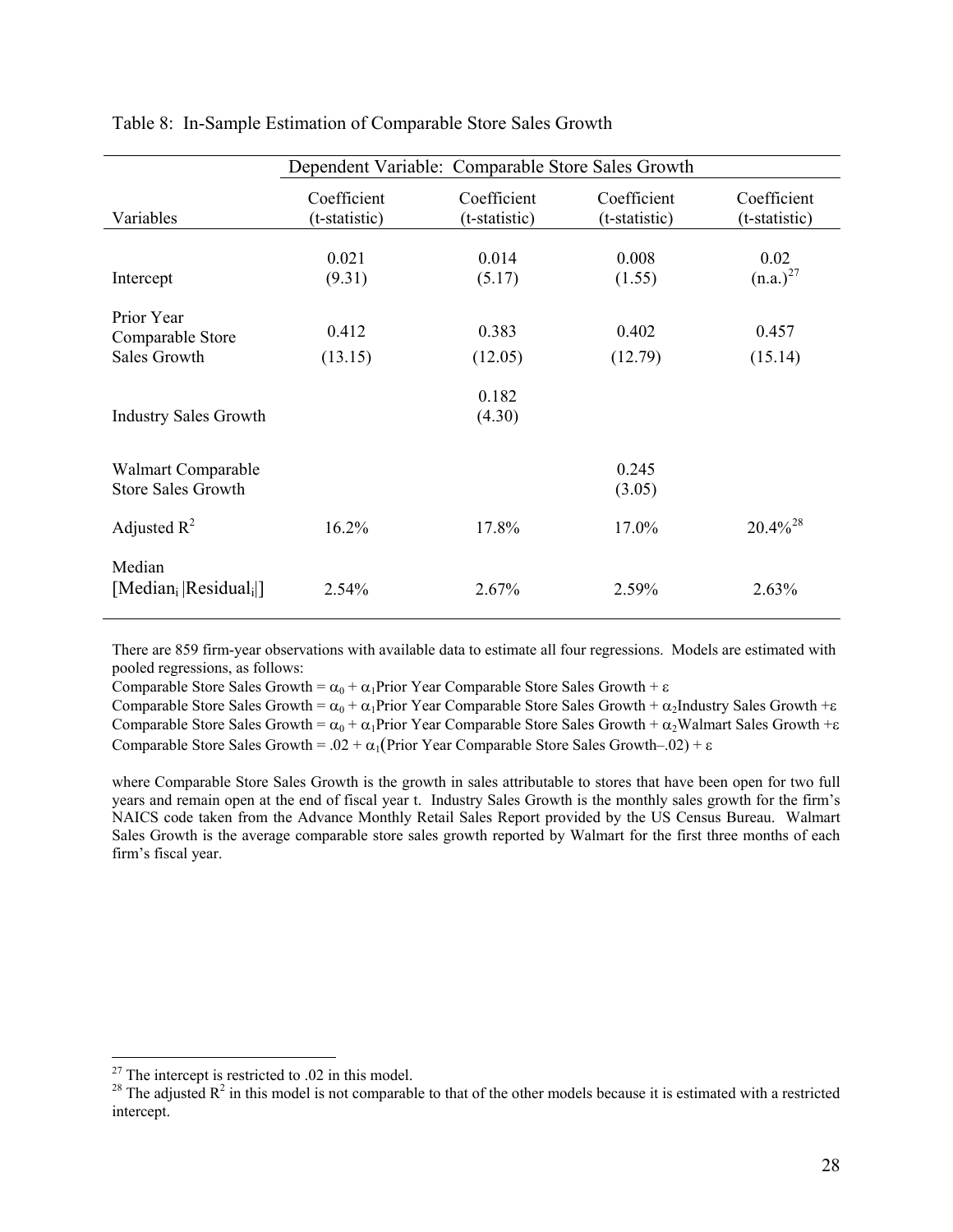|                                                                                                                                                 | Model 1:<br>$k = 1$ | Model 2:<br>$k \in (.8, 1.2)$ | Model 3:<br>$(1+C)(1+G)-1$ |
|-------------------------------------------------------------------------------------------------------------------------------------------------|---------------------|-------------------------------|----------------------------|
| <b>Comparable Stores Sales Forecasts</b>                                                                                                        | Median Error        | Median Error                  | Median Error               |
| $\hat{\alpha}$ o + $\hat{\alpha}$ Prior Year Comparable Store Sales Growth                                                                      | 3.98%               | 4.29%                         | $3.86\%$                   |
| $\hat{\beta}$ o + $\hat{\beta}$ <sub>1</sub> Prior Year Comparable Store Sales Growth +<br>$\hat{\beta}$ 2Industry Sales Growth + $\varepsilon$ | 4.16%               | $4.26\%$                      | 4.09%                      |
| $\hat{\beta}$ o + $\hat{\beta}$ <sub>1</sub> Prior Year Comparable Store Sales Growth +<br>$\hat{\beta}$ 2WalMart Sales Growth + $\varepsilon$  | $4.06\%$            | 4.38%                         | $4.12\%$                   |
| .02 + $\hat{\gamma}$ (Prior Year Comparable Store Sales Growth – .02)                                                                           | 3.79%               | 3.88%                         | 3.81%                      |

# Table 9: Out-of-Sample Forecast Errors Using a Five Year Estimation Period

The dependent variable  $\Delta SALES_{T+1}$ , is the change in sales, where Sales is Annual Net Sales (Compustat #12). There are 87 individual firms and 522 firm-year observations. Estimation periods are exactly five observations per firm. Regressions are estimated without intercepts using ordinary least squares. Each of the models requires an estimate of the change in stores and comparable store sales growth for the year being forecasted. We use the store forecasts provided in each firm's 10-K for the former, and estimate the latter in a variety of ways. The four rows provide estimates of comparable store sales growth in year T+1 that are estimated via out-of-sample forecasts based on the regression models of comparable store sales growth outlined in Table 8. Median Error is equal to the median of each firm's individual median absolute residual scaled by sales (i.e. Median of Median [|Residual|/Sales]). The out-of-sample residual is ΔSALESHAT –  $\Delta SALES_t$  where  $\Delta SALES_{HAT}$  is estimated by multiplying the coefficients generated from the estimation period to forecasted values of stores and comparable store sales growth. See Table 4 for model descriptions and additional variable definitions.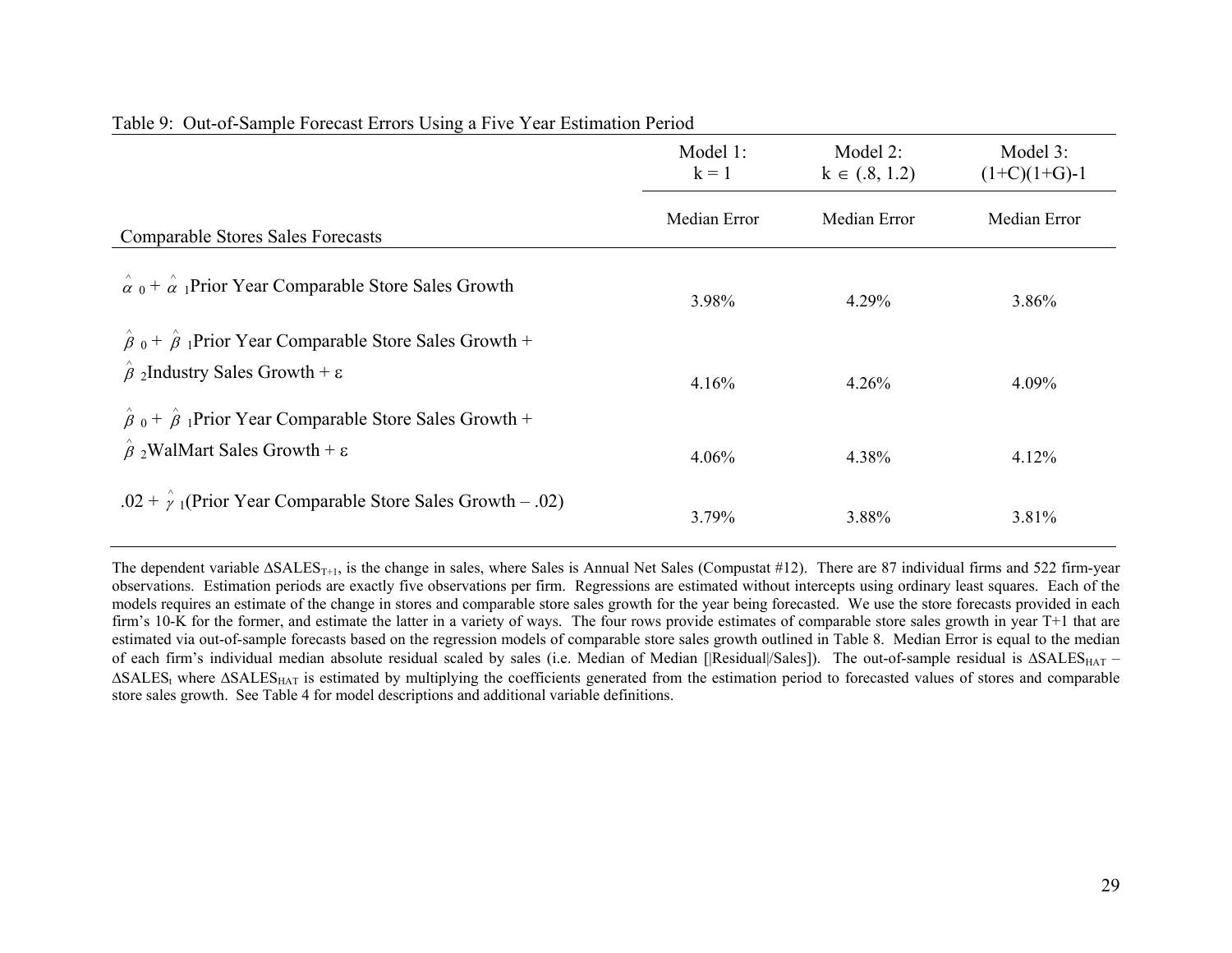Table 10: Out-of-Sample Forecast Errors Using a Five-Year Estimation Period Conditioning on Realized Shocks to Sales for Model 1  $(k=1)$ 

| Sales Shock                                                                | Median Error<br>(Absolute Value) | Median Error<br>(Positive Values) | Median Error<br>(Negative Values) |
|----------------------------------------------------------------------------|----------------------------------|-----------------------------------|-----------------------------------|
| No Merger and Acquisition or Discontinued<br>Operation (354 firm-years)    | 3.56%                            | $3.27\%$                          | $-4.78%$                          |
| Merger and Acquisition or Discontinued Operation<br>$(181$ firm-years)     | 5.03%                            | 4.23%                             | $-6.51%$                          |
| Merger and Acquisition (and no Discontinued<br>Operation) (106 firm-years) | 3.64%                            | 4.79%                             | $-2.71%$                          |
| Discontinued Operation (and no Merger and<br>Acquisition) (62 firm-years)  | 6.90%                            | 3.67%                             | $-8.98%$                          |
| Merger and Acquisition and Discontinued Operation<br>(13 firm-years)       | $6.55\%$                         | 4.78%                             | $-17.35%$                         |

The dependent variable  $\Delta SALES_{T+1}$ , is the change in sales, where Sales is Annual Net Sales (Compustat #12). There are 87 individual firms and 522 firm-year observations. Estimation periods are exactly five observations per firm. Regressions are estimated without intercepts using ordinary least squares. The models require an estimate of comparable store sales growth for the year being forecasted and an estimate of the change in the number of stores. Median Error is equal to the median of each firm's individual median absolute residual scaled by sales (i.e. Median of Median [|Residual|/Sales]). The out-of-sample residual is  $\Delta SALES_{HAT} - \Delta SALES_{t}$  where  $\Delta SALES_{HAT}$  is estimated by multiplying the coefficients generated from the estimation period to forecasted values of stores and comparable store sales growth. See Table 4 for model descriptions and additional variable definitions.